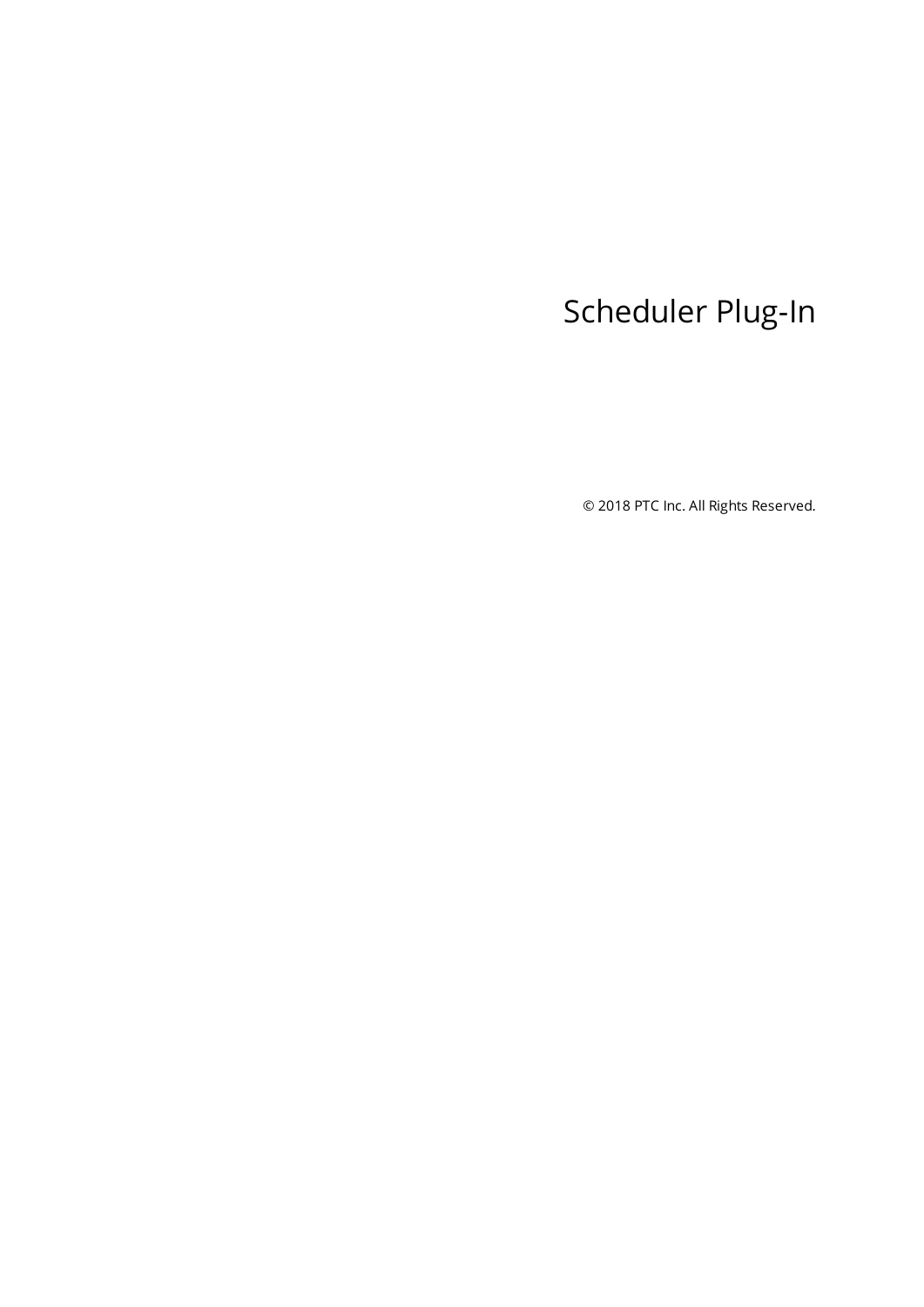# <span id="page-1-0"></span>Table of Contents

| Demand poll for device <device name=""> in schedule <schedule name=""> ended.  26</schedule></device>                                |  |
|--------------------------------------------------------------------------------------------------------------------------------------|--|
| Demand poll for device <device name=""> in schedule <schedule name=""> failed.  27</schedule></device>                               |  |
| Demand poll for device <device name=""> in schedule <schedule name=""> ignored because one is</schedule></device>                    |  |
| Demand poll for device <device name=""> in schedule <schedule name=""> started.  27</schedule></device>                              |  |
| Device <device name=""> in schedule <schedule name=""> has been <enabled disabled=""  ="">. 27</enabled></schedule></device>         |  |
| Device <device name=""> is being <placed in="" of="" out="" taken=""  =""> 'Do not scan, demand poll only' mode by</placed></device> |  |
| <enabled disabled=""  =""> override for <device name=""> in schedule <schedule name="">. 28</schedule></device></enabled>            |  |
| Error adding item <tag name="">. System and internal tags cannot be scheduled. 28</tag>                                              |  |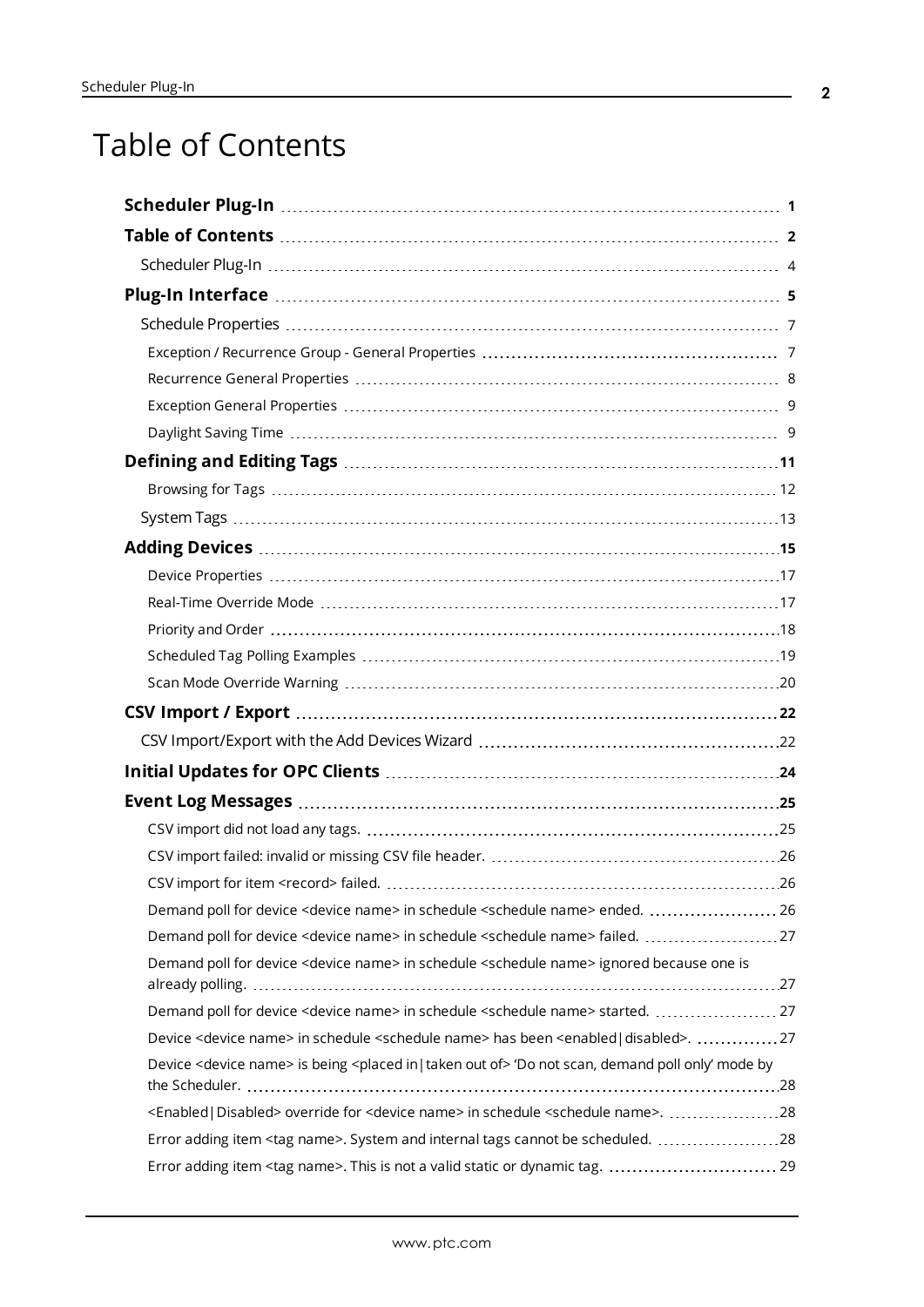| Error adding item <tag name="">. This item already exists in schedule <schedule name="">.  29</schedule></tag>         |  |
|------------------------------------------------------------------------------------------------------------------------|--|
| Failed to initiate read for <tag name="">. A read will be attempted at the start of each scheduled poll.29</tag>       |  |
| Failed to load XML. Exception start and end times must be different. 30                                                |  |
| Failed to register <tag name="">. Registration will be attempted at the start of each scheduled poll.30</tag>          |  |
| Failed to start <device name="">, all devices are either in override mode or disabled. 30</device>                     |  |
| Failed to write <priority> to <schedule name=""> because schedule priority must be between 1 and</schedule></priority> |  |
| Next recurrence for <schedule name=""> will occur at <time> local time. 31</time></schedule>                           |  |
|                                                                                                                        |  |
|                                                                                                                        |  |
|                                                                                                                        |  |
|                                                                                                                        |  |
| Scheduled poll for <schedule name=""> completed with errors. At least one device in the poll group</schedule>          |  |
| Scheduled poll for <schedule name=""> ignored due to exception time. Next recurrence will occur at</schedule>          |  |
| The poll scheduled for <schedule name=""> at 'local time' has overrun. The next poll will begin as</schedule>          |  |
|                                                                                                                        |  |
|                                                                                                                        |  |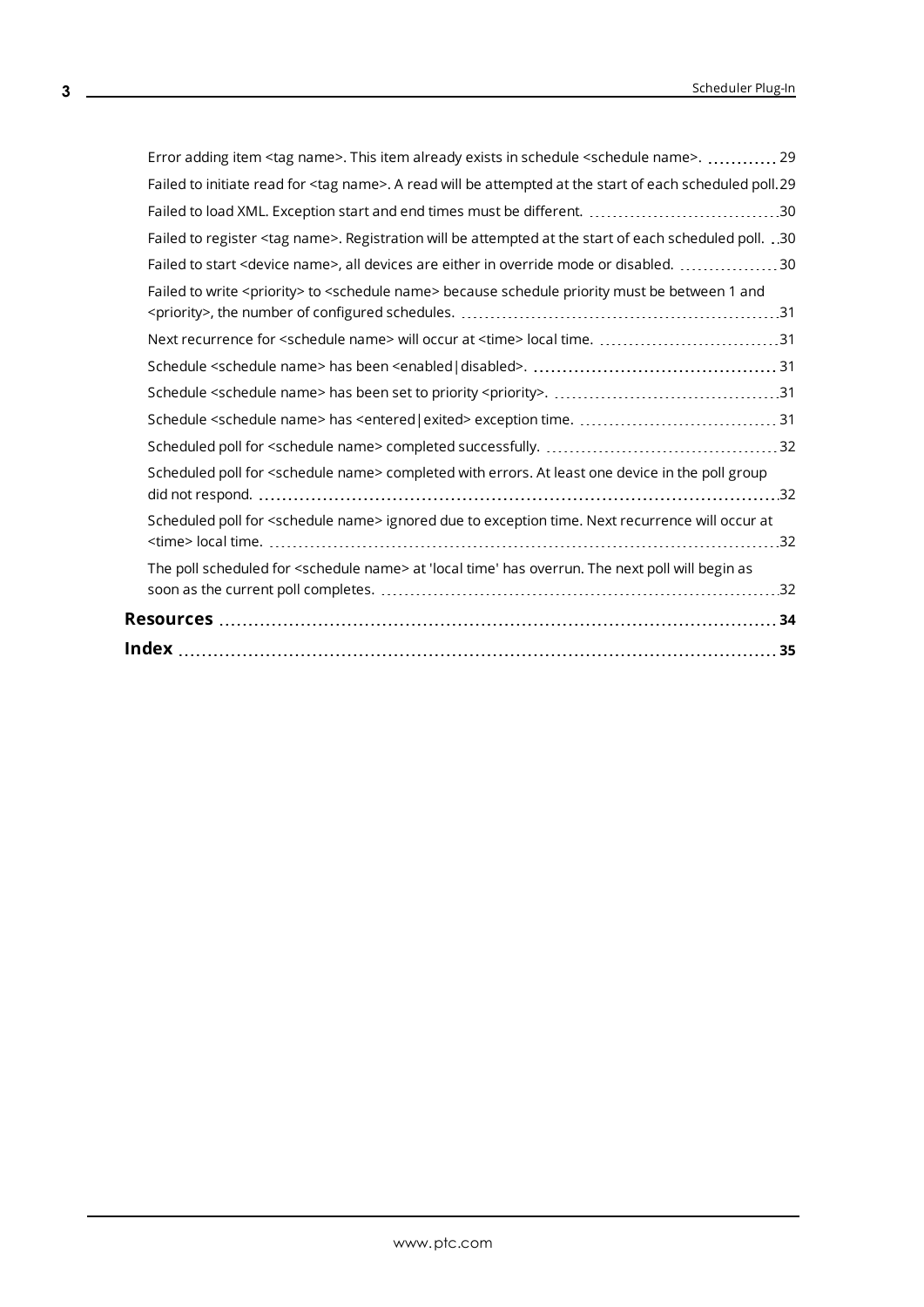### <span id="page-3-0"></span>**Scheduler Plug-In**

Help version 1.016

### **CONTENTS**

**[Overview](#page-3-1)** What is the Scheduler Plug-In?

#### **Plug-In [Interface](#page-4-0)**

How do I navigate the Scheduler Plug-In?

#### **[System](#page-12-0) Tags**

Which system tags does the Scheduler Plug-In support?

#### **Error [Descriptions](#page-24-0)**

What error messages does the Scheduler Plug-In produce?

### <span id="page-3-1"></span>**Overview**

The Scheduler Plug-In allows the server to control communications to connected devices. This is critical in SCADA industries, like oil and gas and water / waste water, where communication bandwidth is limited and tight control of polling is necessary.

The Scheduler Plug-In is used to define a schedule and a collection of devices and tags to poll on that schedule. For example, it is possible to configure a schedule to poll all status data for well sites every 15 minutes, starting on the hour. Once the server collects this data, it's available to any and all clients.

The Scheduler Plug-In simplifies creating and managing many devices with the same tag sets. The Scheduler also supports static and dynamic tags, copy and paste, CSV import / export, and provides system tags for review and optimization of scheduling performance.

Device polling is controlled by the client-requested scan rate without the Scheduler Plug-In. Once a schedule is created for a device, polling is controlled through the schedule. This overrides existing configurations and includes data only from those tags defined in the schedule. Ensure that all desired data is defined in a schedule during the transition of communication managed through the Scheduler Plug-In.

**Notes**: If using both the Scheduler Plug-In and the Media-Level [Redundancy](#page-19-1) Plug-In, additional configuration is required to tune the application. A client requesting scans beyond the bandwidth capability cannot receive all the requested data.

**See Also**: **[Priority](#page-17-0) and Order Plug-In [Interface](#page-4-0) [Override](#page-19-0) Warning**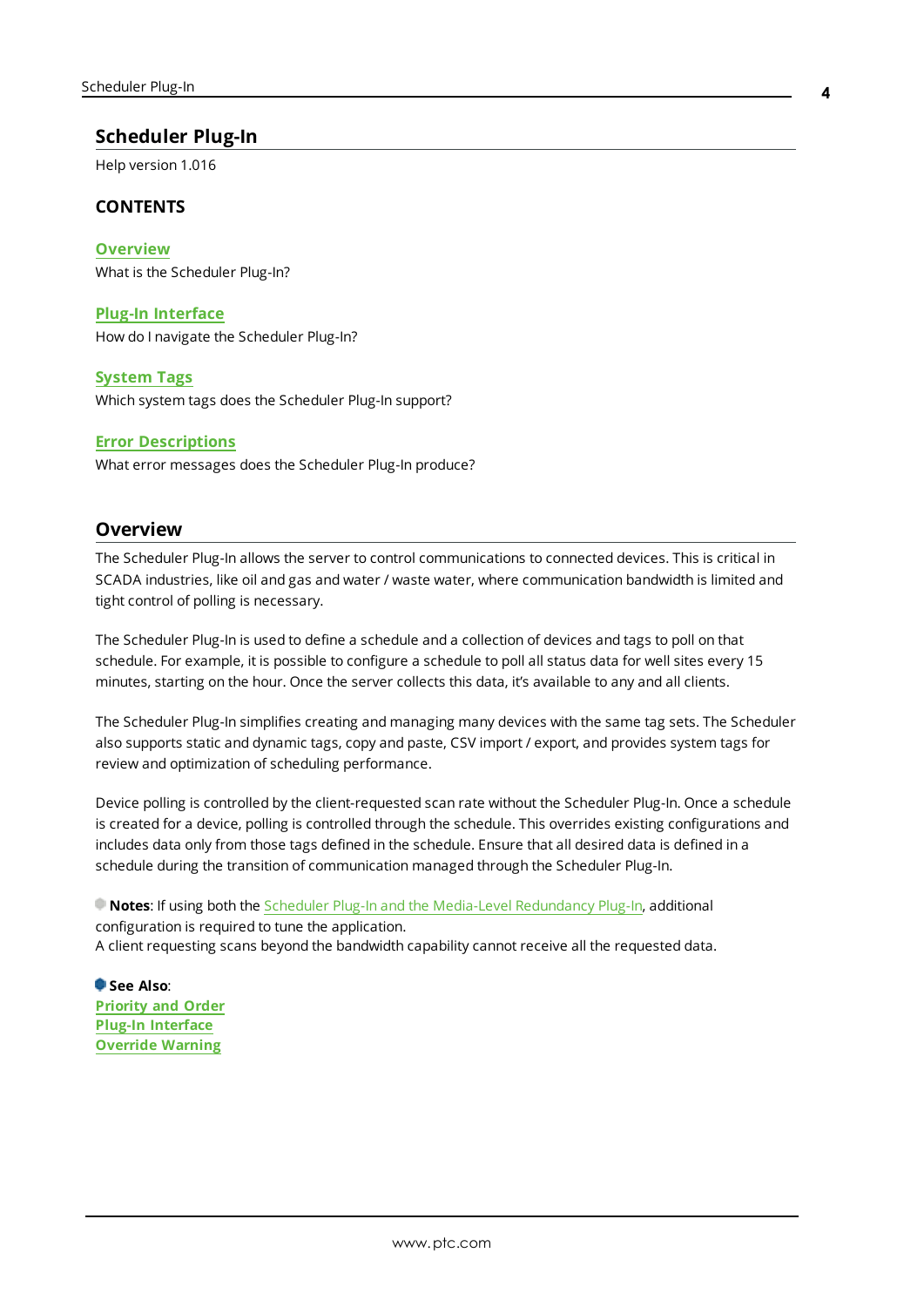### <span id="page-4-0"></span>**Plug-In Interface**

The Scheduler Plug-In is divided into three panes: the Project View, the Detail View, and the Event Log.

| File<br>Edit<br><b>View</b><br>Tools<br>Runtime<br>Help |                     |                  |                                        |  |  |
|---------------------------------------------------------|---------------------|------------------|----------------------------------------|--|--|
| ■■■图案案                                                  |                     |                  |                                        |  |  |
| <b>Project</b>                                          |                     | Exception        | Description<br>7.                      |  |  |
| ⊟ (⊪) Connectivity                                      |                     |                  | ※12:00:00 AM - 4:00:00 AM              |  |  |
| $\Box$ Channel 1                                        |                     | ※Sunday          |                                        |  |  |
|                                                         | <b>Device1</b>      |                  |                                        |  |  |
| · Scheduler                                             |                     |                  |                                        |  |  |
| 白色 Schedule1                                            |                     |                  |                                        |  |  |
|                                                         | ※ Exceptions        |                  |                                        |  |  |
|                                                         | 3% Recurrences      |                  |                                        |  |  |
|                                                         | <b>Real-Time</b>    |                  |                                        |  |  |
|                                                         |                     |                  |                                        |  |  |
|                                                         | <b>Project View</b> |                  | <b>Detail View</b>                     |  |  |
|                                                         |                     |                  |                                        |  |  |
|                                                         |                     | Ш                |                                        |  |  |
| V.<br>Date                                              | Time                | Source           | Event                                  |  |  |
| $\bigcirc$ 11/7/2016                                    | 1:44:15 PM          | KEPServerE       | Scheduler Plug-in V6.0.2102.0          |  |  |
| $①$ 11/7/2016                                           | $1:44:15$ F         |                  | eway V6.0.2102.0                       |  |  |
| $\overline{0}$ 11/7/2016                                | $1:44:15$ F         | <b>Event Log</b> | e re-initialization com $\sharp\equiv$ |  |  |
| $\overline{0}$ 11/7/2016                                | 1:44:15 PM          | KEPServerE       | IoT Gateway service starting.          |  |  |
|                                                         |                     | Ш                | 444                                    |  |  |

### <span id="page-4-1"></span>**Button Bar**

The standard buttons are described in the server help system, but specialized buttons added by the Scheduler Plug-In are described below:

- **Add New Schedule**: Opens the Schedule [Properties](#page-6-0) dialog box, where a new schedule can be F defined.
	- **Define New Tag**: Opens the Tag [Properties](#page-6-0) dialog box, where a new tag can be defined and added to a device or schedule.
- **Browse for Tags**: Opens the Tag [Browser](#page-6-0) dialog box, where tags can be located and selected for a the schedule.
- **Add Devices**: Invokes the Add [Devices](#page-14-0) Wizard, which steps through selecting similar devices and l. their tags for the schedule.
- ⊙ **Enable**: Activates the selected device or schedule for polling.
- $\circledcirc$ **Disable**: Prevents the selected device or schedule from polling activity.

#### <span id="page-4-2"></span>**Project View**

This view displays schedules that control when real-time data is read from devices and delivered to internal and external clients. When static and/or dynamic tags are added to a schedule, they're automatically grouped into "Channels" and "Devices" under the Real-Time folder.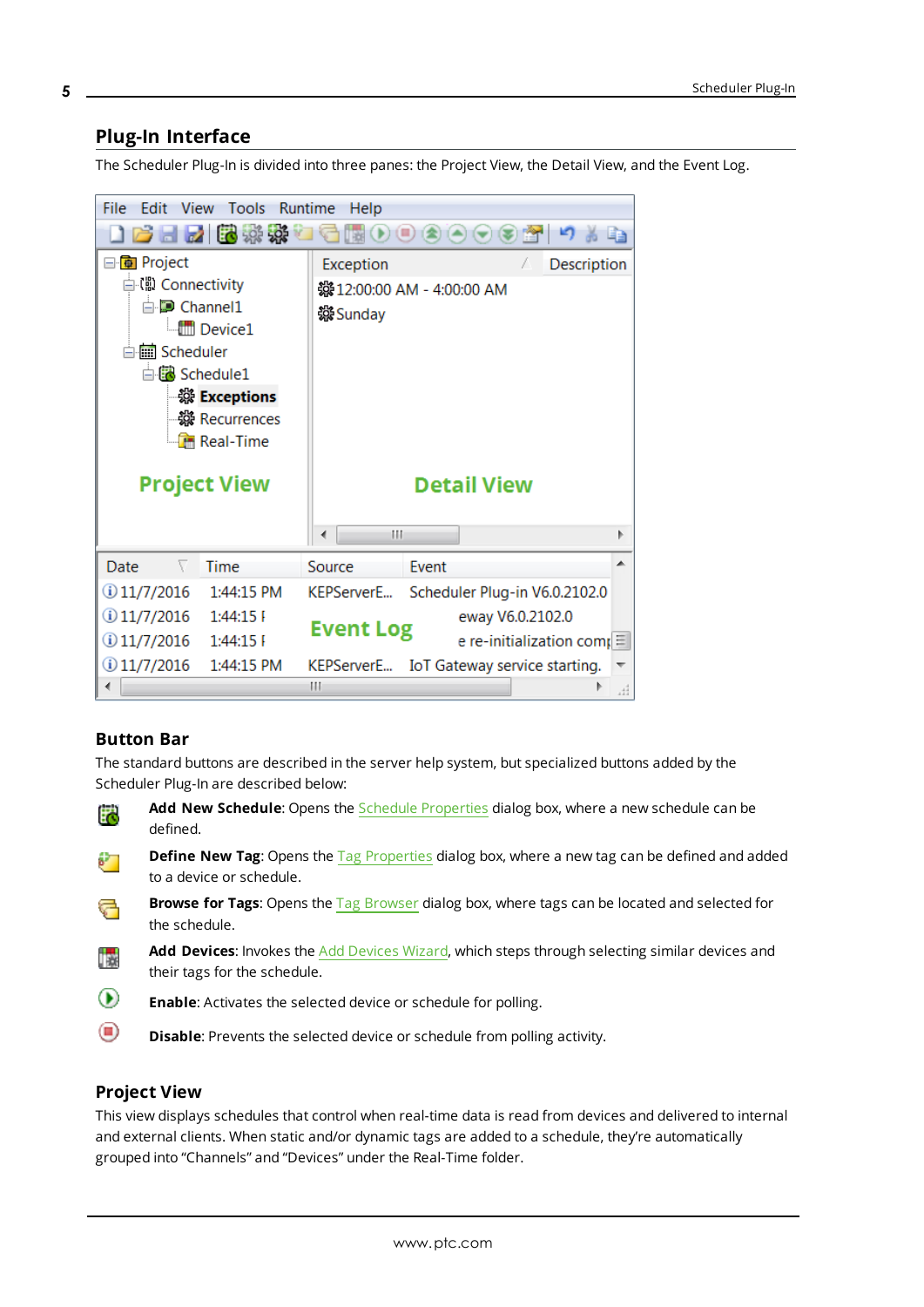

right to move schedules up and down the priority list. *For more information, refer to [Priority](#page-17-0) and Order*.

- ☎ Moves the selected schedule to the top of the list, making it first priority.
- ♠ Moves the selected schedule up one place in the list.
- ⊝ Moves the selected schedule down one place in the list.
- ◉ Moves the selected schedule to the bottom of the list, making it last priority.

#### **Notes**:

- 1. To avoid conflicts, configuring a tag within the Scheduler Plug-In automatically disables Scanned Reads and redirects all Client-Driven Reads item requests for all items / tags for that device. Ultimately, the schedule configuration and data availability of the physical device determine when and what data updates are made available to external / internal client applications in the server.
- 2. Tag(s) may be included in an unlimited number of schedules. *For more information, refer to [Schedule](#page-6-0) and Adding [Devices.](#page-14-0)*

#### <span id="page-5-0"></span>**Detail View**

This view depends on the folder selected in the Project View. When a device is selected, the Detail View displays the scheduled tags for that device. When a channel is selected, the Detail View displays the scheduled tags for the devices in that channel. The following icons indicate tag states.



**Valid Tag**: Tag is polled when scheduled, demand, and override polls occur on the parent device.



**Invalid Tag**: The tag is no longer valid in the project and cannot be polled. This can occur when a referenced tag is moved or deleted.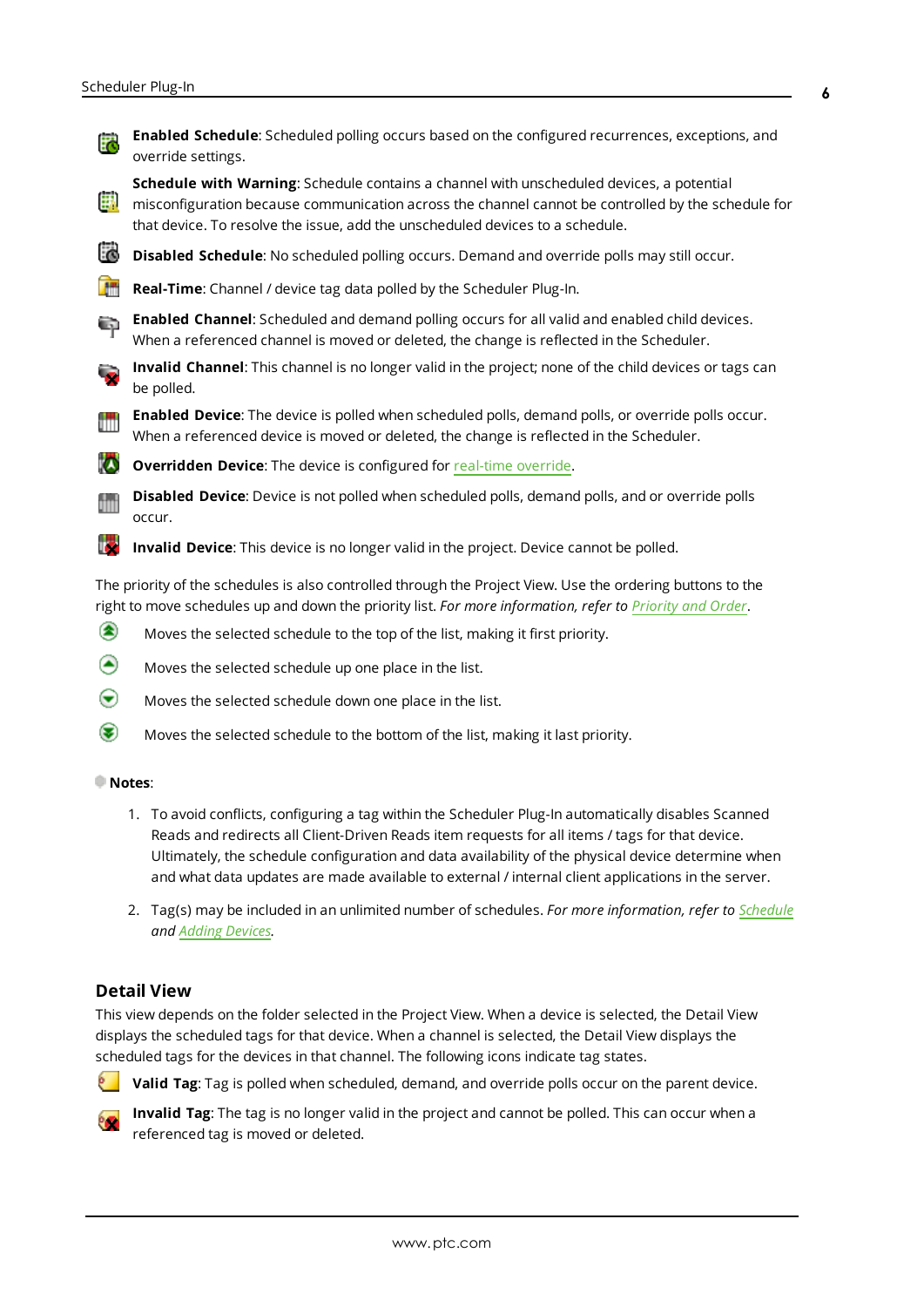### <span id="page-6-2"></span>**Event Log**

This displays error, warning, and [information](#page-24-0) messages for the plug-in and the server. The source of Scheduler Plug-In events is listed as "Scheduler Plug-In" in the Event Log.

### <span id="page-6-0"></span>**Schedule Properties**

The schedule controls when data is collected from the devices configured in that schedule.

| <b>Property Groups</b> | <b>Identification</b><br>$\overline{\phantom{0}}$ |                            |  |  |
|------------------------|---------------------------------------------------|----------------------------|--|--|
| General                | Name                                              | Schedule1                  |  |  |
|                        | Description                                       |                            |  |  |
|                        | <b>Configuration</b>                              |                            |  |  |
|                        | 600<br>Real-Time Schedule                         |                            |  |  |
|                        | Daylight Saving Time                              | Synchronize with Poll Inte |  |  |
|                        | Enabled                                           | Yes                        |  |  |
|                        | Priority                                          |                            |  |  |

**Name**: This property specifies a unique name for the schedule. The default setting is "Schedule*<n>*", where "n" is a number automatically incremented if multiple schedules are created with the default name.

**Description:** This property further identifies the schedule with a short description.

**Real-Time Schedule Override (Seconds)**: This property specifies the override poll interval in seconds. The interval is used anytime a device is put into [override](#page-16-1) mode. When a device is in override mode, the schedule's recurrence and exception settings are ignored and the device is polled as the highest priority in this period. Use this setting to poll a device that requires service or faster polling. It is not recommended to keep devices in this mode for extended periods. If necessary, assign the device to a more frequent schedule. Multiple devices within a schedule can be in override mode. The default setting is 600 seconds (10 minutes).

**Daylight Saving Time Transition Behavior**: This property is used to control a schedule's behavior when the system time clock is adjusted during Daylight Saving Time (DST). When set to Synchronize with Poll Interval, the Scheduler always polls according to the interval for Interval with Start Time recurrent types to ensure that data is never older than the configured poll interval. When set to Synchronize with Clock, the Scheduler adjusts the poll interval to ensure that the poll times are synchronized with the recurrence Start Time. This setting does not affect Specific Time recurrences or devices using poll override. The default setting is Synchronize with Poll Interval. *For additional information, see [Daylight](#page-8-1) Saving Time.*

**Enabled**: When set to Yes, the schedule polls based on the configured recurrences and exceptions. The default setting is Yes.

**Priority**: Each schedule has a priority number used to determine the order of schedules polled where multiple schedules are triggered at the same time. By default, new schedules are assigned the lowest [priority.](#page-17-0) The priority of schedules is managed in the [Project](#page-4-0) View.

### **See Also: [Daylight](#page-8-1) Saving Time**

### <span id="page-6-1"></span>**Exception / Recurrence Group - General Properties**

Groups of Exceptions and Recurrences define the most basic properties that are common to all items within that group.

**7**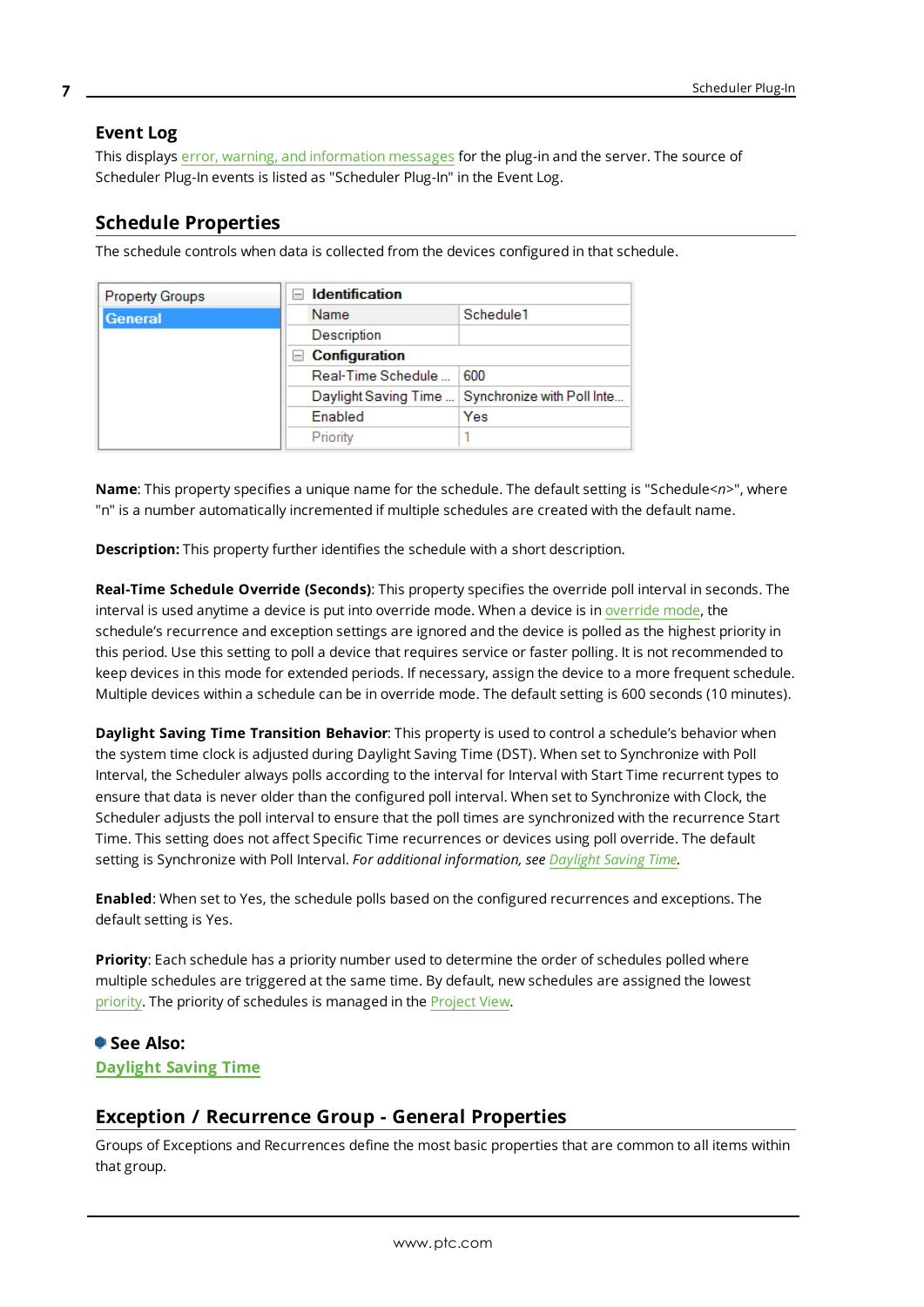| <b>Property Groups</b> | <b>Identification</b><br>$-$ |                          |
|------------------------|------------------------------|--------------------------|
| General                | Name                         | Recurrences / Exceptions |
|                        | Description                  |                          |
|                        |                              |                          |
|                        |                              |                          |

### **Identification**

**Name**: Specify the string that identifies this object.

**Description**: Enter a brief string or phrase to label this object.

#### <span id="page-7-0"></span>**Recurrence General Properties**

The recurrence configuration specifies the timing and pattern a schedule uses to determine when scheduled tags are polled.

| <b>Property Groups</b> | <b>Identification</b><br>ы |                       |
|------------------------|----------------------------|-----------------------|
| General                | Name                       | Recurrence            |
|                        | Description                |                       |
|                        | $\Box$ Configuration       |                       |
|                        | Recurrence Type            | Interval w/Start Time |
|                        | <b>Base Start Time</b>     | 12:00:00 AM           |
|                        | Poll Interval              |                       |
|                        | Poll Interval Units        | <b>Hours</b>          |

### **Identification**

**Name**: Specify the string that identifies this object.

**Description**: Enter a brief string or phrase to label this object.

#### **Configuration**

**Recurrence Type**: Specify the behavior of the repeating pattern from the following options are available:

- <sup>l</sup> **Interval w/Start Time:** Set a poll to occur every specified number of seconds, minutes, or hours based on the configured interval and unit. This is the default setting.
- <sup>l</sup> **Specific Time:** Set a single poll to occur daily at the specified local time.

**Base Start Time:** Specify the local synchronization time used for the recurrence.

**Poll Interval:** Set the poll to occur every specified unit of time.

**Poll Interval Units:** Select the time unit for how often the recurrence polls (seconds, minutes, hours).

**See Also:**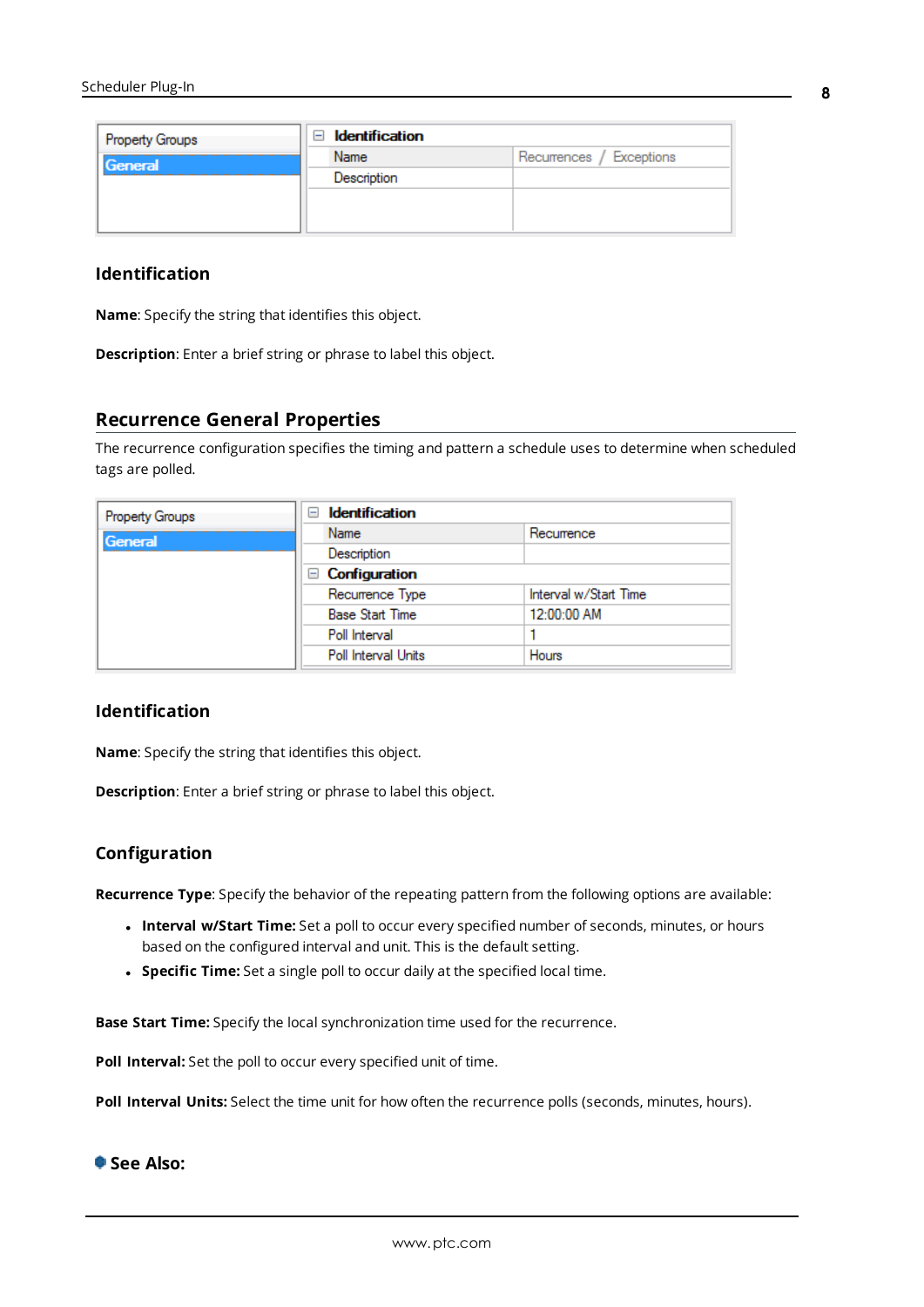### **[System](#page-12-0) Tags [Priority](#page-17-0) and Order [Daylight](#page-8-1) Saving Time**

### <span id="page-8-0"></span>**Exception General Properties**

Exceptions define times when no data is polled despite a schedule that would normally poll a device for data. An exception creates a break or "black-out" period to prevent polling for a specified time window.

| <b>Property Groups</b> | <b>Identification</b><br>$\equiv$ |             |
|------------------------|-----------------------------------|-------------|
| General                | Name                              | Exception   |
|                        | Description                       |             |
|                        | $\Box$ Configuration              |             |
|                        | <b>Exception Type</b>             | Period      |
|                        | <b>Start Time</b>                 | 12:00:00 AM |
|                        | <b>End Time</b>                   | 12:59:59 AM |

### **Identification**

**Name**: Specify the string that identifies this object.

**Description**: Enter a brief string or phrase to label this object.

### **Configuration**

**Exception Type**: Specifies the behavior of the exclusion from the schedule. The following options are available:

**Period**: No scheduled polls occur during the specified period of the day (every day).

- **.** Start Time: Start of the period in local time during which polls do not occur.
- **End Time**: End of the period in local time during which polls do not occur. Polls resume at this specified time.

**Day of Week**: No polls occur on the specified day of the week.

**Day**: Specifies the named day (Sunday, Monday, Tuesday ...) to be excluded from polling. The day starts at 00:00:00 AM local time and ends at 11:59:59 PM local time.

**Note**: Exceptions do not apply to devices with Real-Time Schedule Override enabled. Polling for these devices follows the schedule's Real-Time Schedule Override (Seconds) setting. *For more information, see [Real-Time](#page-16-1) Schedule Override.*

### **See Also:**

<span id="page-8-1"></span>**[Daylight](#page-8-1) Saving Time**

### **Daylight Saving Time**

When the system is using Daylight Saving Time (DST), recurrence and exception start and end time behavior should be considered.

**9**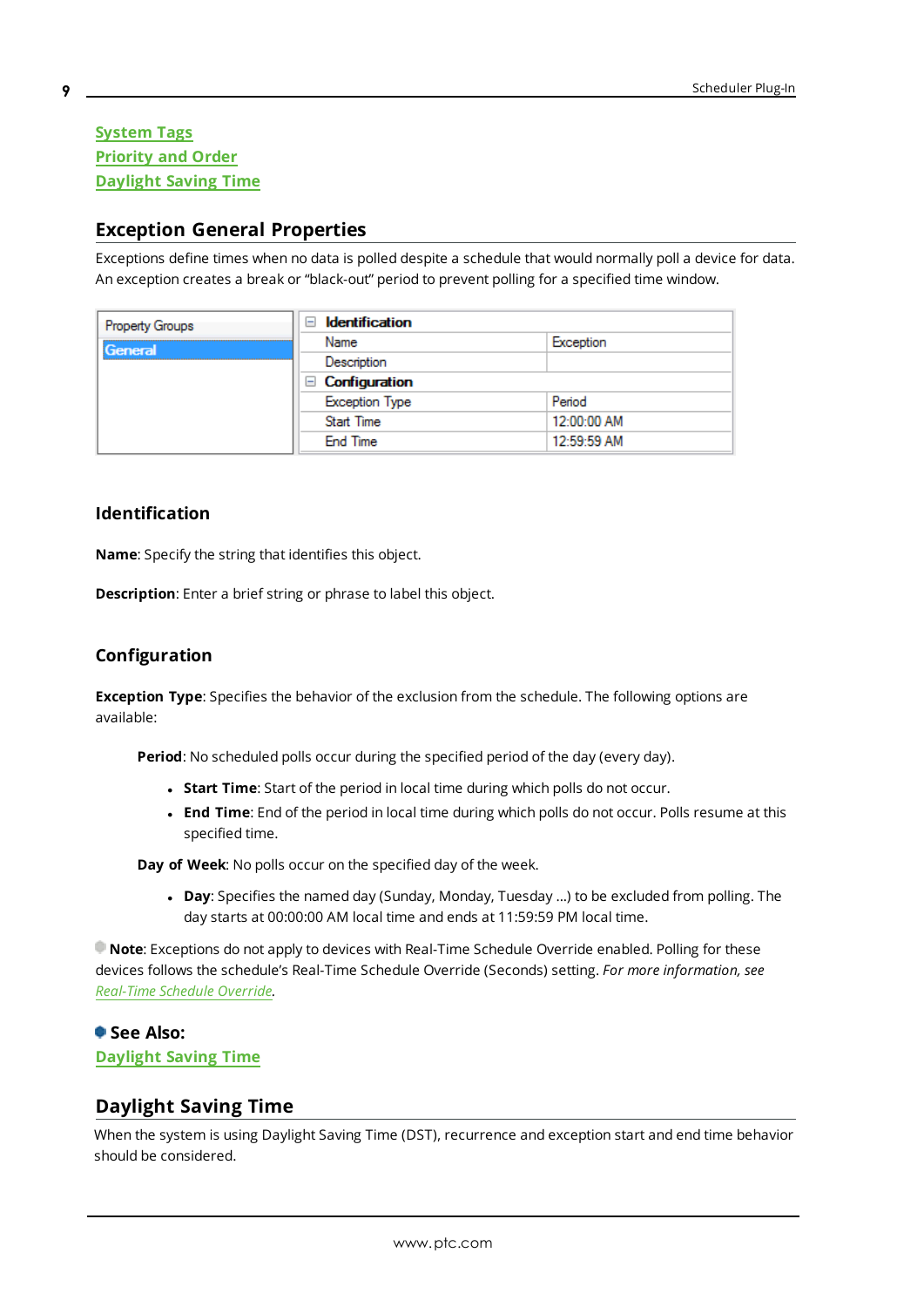### **The following behavior applies when a schedule's Daylight Saving Time Transition Behavior is set to Synchronize with Poll Interval.**

#### **Transition into Daylight Saving Time (Clocks Move Ahead One Hour)**

To obtain data at a specific time, regardless of the time of year and DST, use the Specific Time recurrence type. The Specific Time recurrence type assures that the poll is started at the configured local time yeararound. When using the recurrence type with a poll interval equal to or greater than one hour, the poll start time is adjusted according to local time observing DST. For example, a recurrence configured to poll every four hours starting at 12:00 AM polls at 12:00 AM, 4:00 AM, 8:00 AM, 12:00 PM, and so forth. After the poll occurs at 12:00 AM on the morning when Daylight Saving Time starts, the next start time is adjusted to 5:00 AM because the time is shifted ahead by one hour, going from 1:59:59 AM to 3:00 AM. The next schedule poll times are 5:00 AM, 9:00 AM, 1:00 PM, and so forth.

#### **Transition out of Daylight Saving Time (Clocks Move Back One Hour)**

To obtain data at a specific time, regardless of the time of year and DST, use the Specific Time Recurrence type. Polls are started at the configured time year-around. To obtain data at a specific rate, regardless of the time of year and DST, use the Period Recurrence type. When using the recurrence type with an interval equal to or greater than one hour, the next poll start time is adjusted accordingly. For example, a schedule configured to poll every 4 hours starting at 12:00 AM, polls at 12:00 AM, 4:00 AM, 8:00 AM, 12:00 PM, and so forth. After the poll occurs at 12:00 AM on the morning when Daylight Saving Time ends, the next start time is adjusted to 3:00 AM because the time is shifted back by one hour, going from 1:59:59 AM back to 1:00 AM. The next schedule poll times are 3:00 AM, 7:00 AM, 11:00 AM, and so forth.

### **The following behavior applies when a schedule's Daylight Saving Time Transition behavior is set to Synchronize with Clock.**

#### **Transition into Daylight Saving Time (Clocks Move Ahead One Hour)**

To obtain data at a specific time, regardless of the time of year and DST, use the Specific Time recurrence type. The Specific Time recurrence type assures that the poll is started at the configured local time yeararound. When using the recurrence type with a poll interval equal to or greater than one hour, the poll start time remains true to the clock setting and does not adjust for any time gained due to a DST transition. For example, recurrence configured to poll every four hours starting at 12:00 AM polls at 12:00 AM, 4:00 AM, 8:00 AM, 12:00 PM, and so forth. After the poll occurs at 12:00 AM on the morning when Daylight Saving Time starts, the next start time will be remain 4:00 AM since the setting remains true to the clock time even though there was a shift in local time. The next schedule poll times are 4:00 AM, 8:00 AM, 12:00 PM, and so forth.

#### **Transition out of Daylight Saving Time (Clocks Move Back One Hour)**

To obtain data at a specific time, regardless of the time of year and DST, use the Specific Time recurrence type. The Specific Time recurrence type assures that the poll is started at the configured local time yeararound. When using the recurrence type with a poll interval equal to or greater than one hour, the poll start time remains true to the clock setting and does not adjust for any time gained due to a DST transition. For example, recurrence configured to poll every four hours starting at 12:00 AM polls at 12:00 AM, 4:00 AM, 8:00 AM, 12:00 PM, and so forth. After the poll occurs at 12:00 AM on the morning when Daylight Saving Time starts, the next start time will be remain 4:00 AM since the setting remains true to the clock time even though there was a shift in local time. The next schedule poll times are 4:00 AM, 8:00 AM, 12:00 PM, and so forth.

**See Also: Schedule [Properties](#page-6-0) Recurrence [Configuration](#page-7-0) Exception [Configuration](#page-8-0)**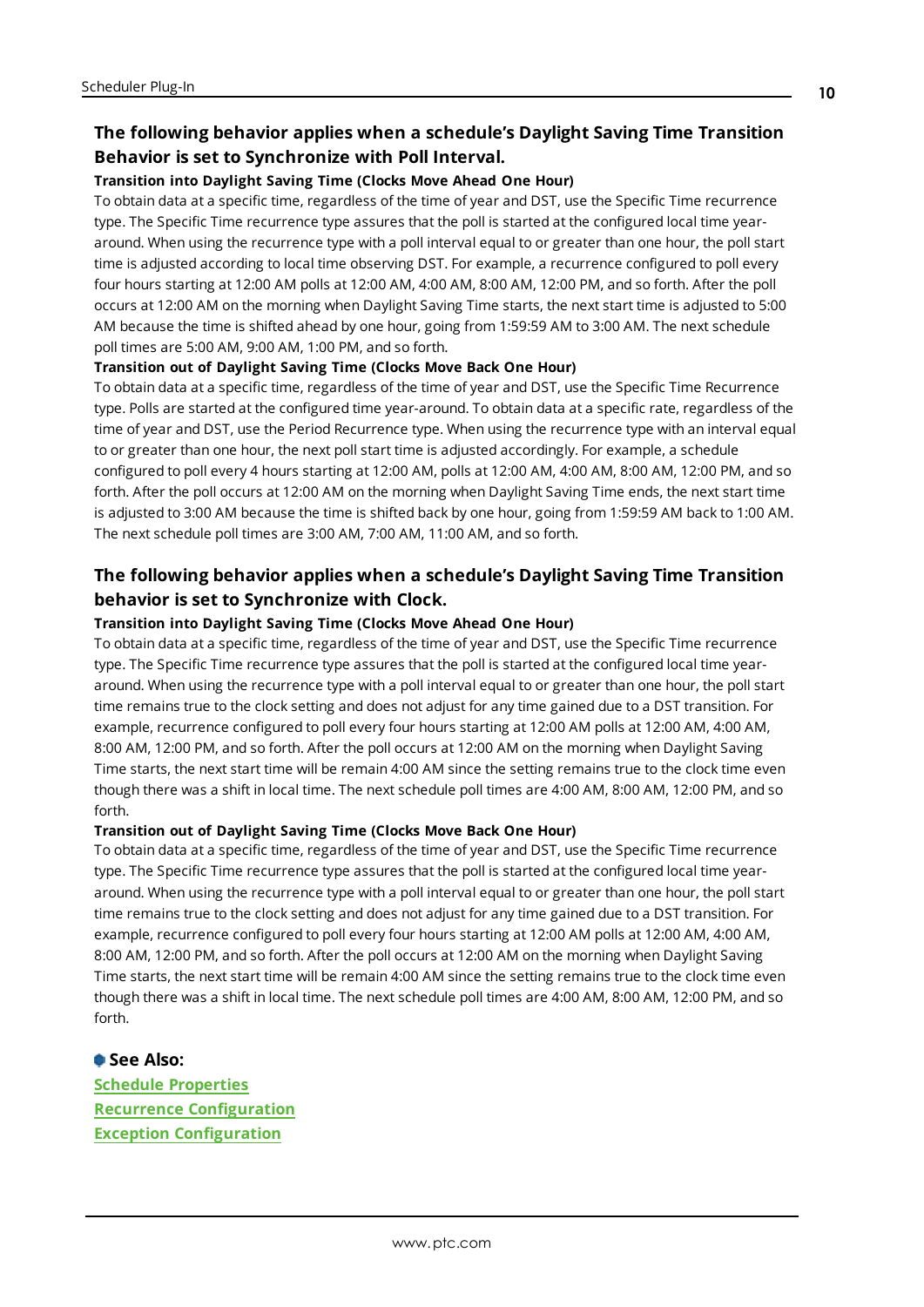### <span id="page-10-0"></span>**Defining and Editing Tags**

Static and dynamic tags must be associated with a schedule for the Scheduler Plug-In to determine which tags from a device should be polled. Tags added to schedules or devices can be edited by right-clicking and selecting **Properties…**.

| Tag Properties |              |      |
|----------------|--------------|------|
| Server Tag:    |              | 1111 |
|                | Cancel<br>OK | Help |

**Server Tag**: This setting specifies the fully-qualified name of the referenced server tag for the selected schedule. Enter the server tag or click the Browse (...) button to use the Tag [Browser](#page-11-0) to locate and select a tag. When adding tags to a device, the channel and device names are automatically populated. This parameter must contain at least one character that is not either an underscore (') or a period ('.'). The maximum length of field is 256 characters. Dynamic addresses may also be used to specify a server tag (see server help for more information).

#### **Notes**:

- 1. Each server tag may only be specified once per schedule; however, the same server tag may be specified in multiple schedules. Only device tags may be configured for scheduled polling; system and internal tags (from the host system where the Scheduler Plug-In is installed) may not be added to a schedule.
- 2. There are several ways to add multiple tags to a schedule. *For more information, see Add [Devices](#page-14-0)*.
- 3. The Scheduler Plug-In automatically disables scanned reads when a device is associated with a schedule; the client-requested read update rate is ignored for ALL tags in the device whether or not all the tags are scheduled. For explicit client-read requests, no device read occurs and the data is updated with the latest scheduled read value. For unscheduled tags, the server performs a device read and returns the latest value. The server only performs device reads through the scheduler (scheduled, demand, and override polls) to consolidate demand on devices. Client-requested writes are processed according to a channel's write optimization settings.

### **Adding Real-Time Tags**

To add tags to a Real-Time folder, select or right-click on the folder and select either: **Define New Tag**, **[Browse](#page-11-0) for Tags**, **Add [Devices](#page-14-0)**, or **Import CSV**. Adding tags to the Real-Time folder automatically sorts them into channels and devices. System and Internal tags cannot be scheduled.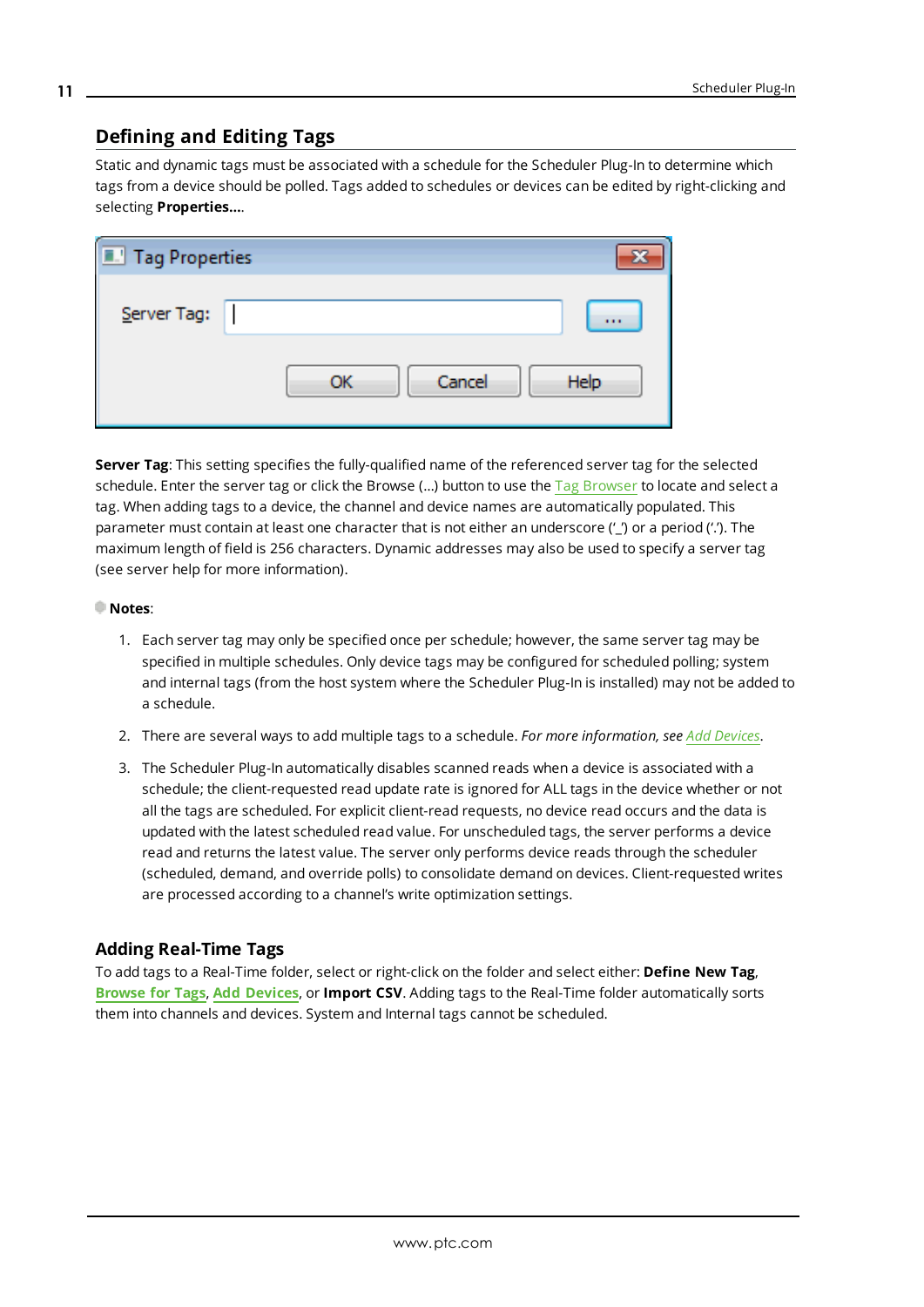

### <span id="page-11-0"></span>**Browsing for Tags**

The server supports browsing for available tags and, in some cases, selecting multiple tags to add to a project.

1. Access the Tag Browser dialog.

| <b>Tag Browser</b>                                                                                                   |                 |            | Đ           |
|----------------------------------------------------------------------------------------------------------------------|-----------------|------------|-------------|
| Include system/internal tag groups                                                                                   | Tag Na          | Data Type  | Description |
| Branch level tag selection                                                                                           | <b>EN K0009</b> | Word       |             |
| <b>■ Channel1</b><br><b>IIII</b> Device1<br>由 Group1<br><b>Group2</b><br>Channel <sub>2</sub><br><b>IIII</b> Device1 |                 |            |             |
|                                                                                                                      | ∢               | Ш<br>Apply |             |

- 2. If **Include system / internal tag groups** is available, enable access to these groups for selection. **Note:** System and internal tags cannot be scheduled.
- 3. If the **Branch level tag selection** is available, enable selection of branch nodes in the tree view on the left (which selects all the associated tags in the right).
- 4. Navigate the tree in the left pane to locate the branch containing the tag(s) to add.
- 5. Unless **Branch level tag selection** is enabled, select the tag(s) in the right pane. Where adding multiple tags is supported, standard keyboard functions (Shift, Ctrl) work to select multiple tags.
- 6. Click **Apply**.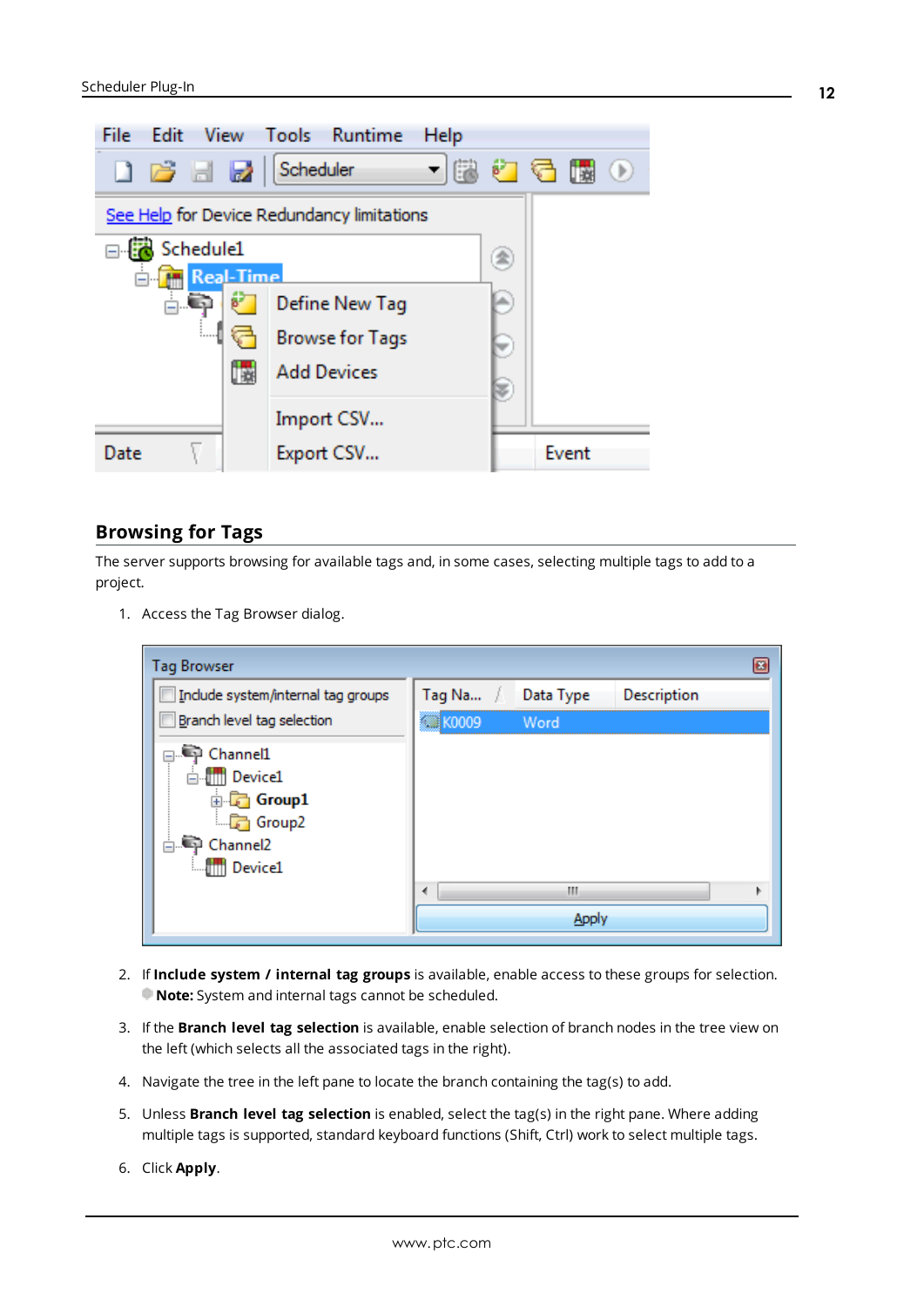### <span id="page-12-0"></span>**System Tags**

### **Schedule-Level System Tags**

Syntax Example: \_Scheduler.<*ScheduleName*>.\_Enable

| $\vert$ Tag         | <b>Class</b>  | <b>Description</b>                                                                                                                                                                            | <b>Access</b> |
|---------------------|---------------|-----------------------------------------------------------------------------------------------------------------------------------------------------------------------------------------------|---------------|
| Enable              | Setting       | Reports the enabled / disabled state of a schedule.<br>Writing a 0 to this tag disables the schedule.                                                                                         | Read/Write    |
| InException         | <b>Status</b> | Reports 1 when a schedule is in exception time.                                                                                                                                               | Read Only     |
| <b>IsPolling</b>    | <b>Status</b> | Reports 1 when a scheduled poll is being processed.                                                                                                                                           | Read Only     |
| LastPollDurationSec | <b>Status</b> | Indicates the amount of time (in seconds) the last poll<br>took to complete. This tag is updated whether the poll<br>succeeds or fails.                                                       | Read Only     |
| LastPollStart       | <b>Status</b> | Reports the time that the most recent poll began. All<br>times are reported in local time. If no poll has started, the<br>tag reports 01/01/1601 00:00:00.000.                                | Read Only     |
| LastPollEnd         | <b>Status</b> | Reports the time that the most recent poll finished. All<br>times are reported in local time. If no poll has started, the<br>tag reports 01/01/1601 00:00:00.000.                             | Read Only     |
| NextScheduledStart  | <b>Status</b> | Reports the time that the next upcoming poll is due to<br>begin. All times are reported in local time.                                                                                        | Read Only     |
| LastPollSuccess     | <b>Status</b> | Allows external clients to determine whether the last poll<br>was considered successful. A poll is considered a failure<br>if the device is in error and a polled tag reports bad<br>quality. | Read Only     |
| <b>Priority</b>     | Parameter     | Indicates the priority of the schedule by number. Writing<br>a priority to this inserts the schedule at the specified<br>priority and bumps lower priority schedules down.                    | Read/Write    |
| PendingReads        | <b>Status</b> | Indicates the number of pending reads that must<br>complete for a scheduled poll to finish.                                                                                                   | Read Only     |

### **Device-Level System Tags**

Example Syntax: \_Scheduler.<*ScheduleName*>.ChannelName.<*DeviceName*>.\_IsPolling

| Tag        | <b>Class</b>  | <b>Description</b>                                                                                                                                                                                                                                                                  | <b>Access</b> |
|------------|---------------|-------------------------------------------------------------------------------------------------------------------------------------------------------------------------------------------------------------------------------------------------------------------------------------|---------------|
| Enable     | Setting       | Reports the enabled / disabled state of a device. Writing<br>a 0 to this tag disables the device.                                                                                                                                                                                   | Read/Write    |
| Override   | Setting       | Reports indicates whether a device is in override mode.<br>Writing a 1 to this tag puts a device in override. While in<br>override, the parent polling schedule is ignored and the<br>device is polled according to the schedule's override<br>duration in the schedule properties. | Read/Write    |
| _IsPolling | <b>Status</b> | Reports 1 when a scheduled poll is being processed.                                                                                                                                                                                                                                 | Read Only     |
|            | <b>Status</b> | Indicates the amount of time (in seconds) that the most                                                                                                                                                                                                                             | Read Only     |

**13**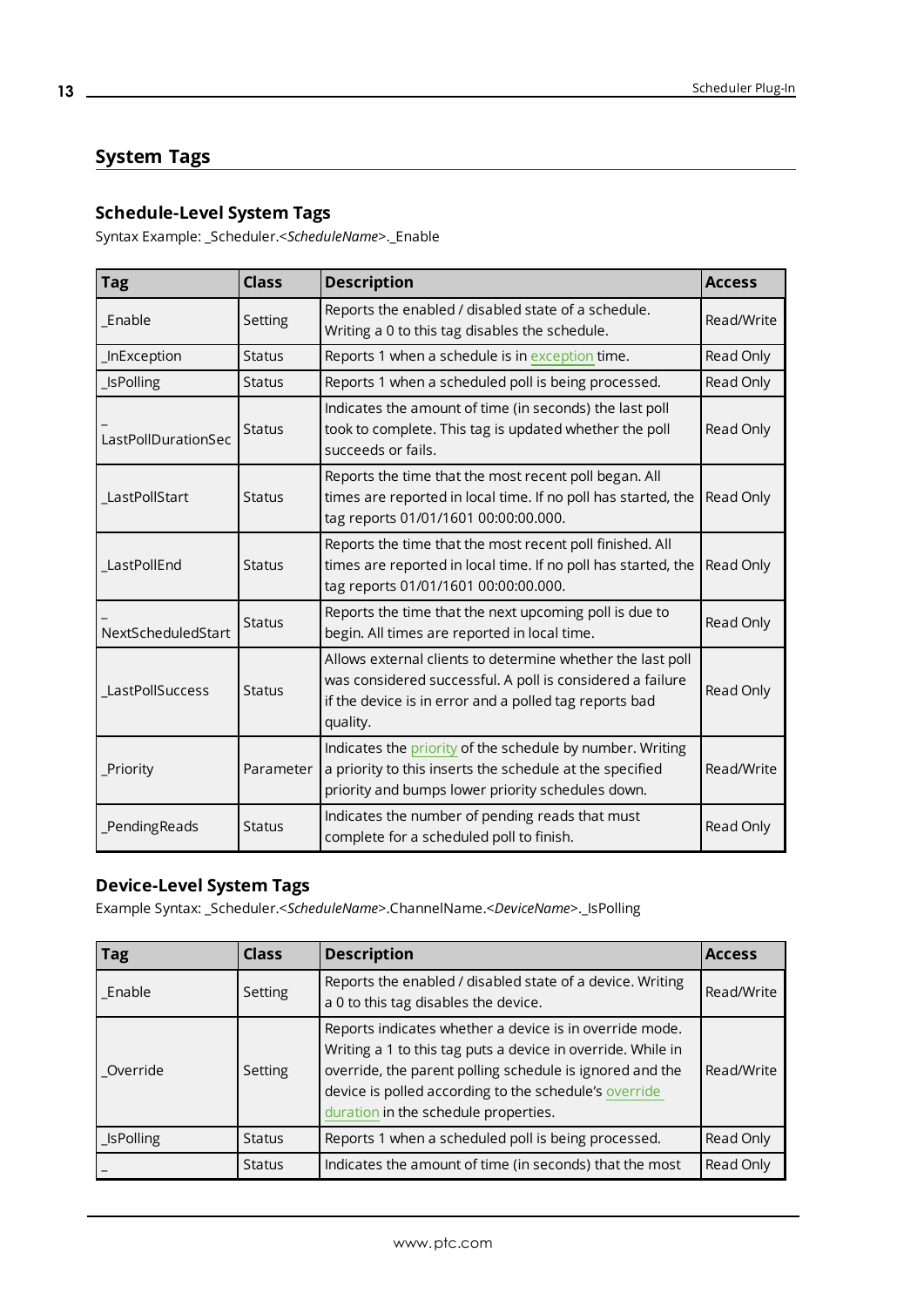| Tag                 | <b>Class</b>  | <b>Description</b>                                                                                                                                                                            | <b>Access</b> |
|---------------------|---------------|-----------------------------------------------------------------------------------------------------------------------------------------------------------------------------------------------|---------------|
| LastPollDurationSec |               | recent poll took to complete. This tag updates whether<br>the poll succeeds or fails.                                                                                                         |               |
| LastPollStart       | <b>Status</b> | Reports the time that the most recent poll began. All<br>times are reported in local time. If no poll has started, the<br>tag reports 01/01/1601 00:00:00.000.                                | Read Only     |
| LastPollEnd         | <b>Status</b> | Reports the time that the most recent poll finished. All<br>times are reported in local time. If no poll has started, the<br>tag reports 01/01/1601 00:00:00.000.                             | Read Only     |
| LastPollSuccess     | <b>Status</b> | Allows external clients to determine whether the last poll<br>was considered successful. A poll is considered a failure<br>if the device is in error and a polled tag reports bad<br>quality. | Read Only     |
| Poll                | Parameter     | Allows external clients to issue on-demand polls by<br>writing a value to the tag. Only tags defined for the<br>device within the schedule are polled.                                        | Read/Write    |
| PendingReads        | <b>Status</b> | Indicates the number of pending reads that must<br>complete for this device to finish.                                                                                                        | Read Only     |
| SecondsInOverride   | <b>Status</b> | Indicates the time, in seconds, the device has been in<br>override mode. The value is 0 if the device is not in<br>override mode.                                                             | Read Only     |

### **See Also:**

**Schedule [Properties](#page-6-0) Exception [Configuration](#page-8-0) Recurrence [Configuration](#page-7-0) [Priority](#page-17-0) and Order**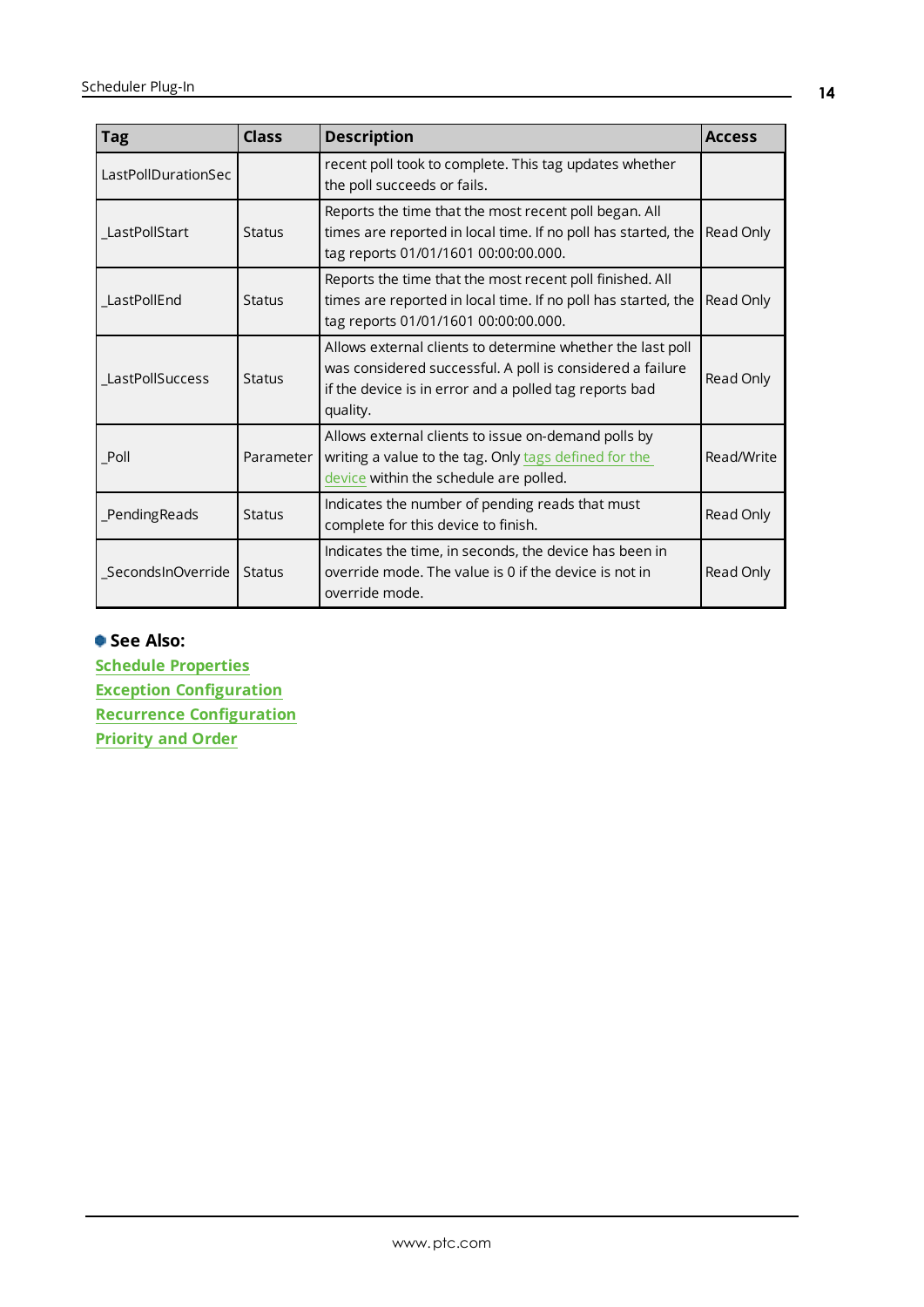### <span id="page-14-0"></span>**Adding Devices**

The Add Devices Wizard allows a consistent tag set to be generated for multiple devices. The tag set is defined once, exported to CSV, and re-used for different schedules or devices (or saved for future modification).

### **Define Devices**

Create a list of devices to share a common tag set.

| Add Devices Wizard - Define Devices               |                                                                 | X             |
|---------------------------------------------------|-----------------------------------------------------------------|---------------|
| 1. Define Devices<br>2. Define Tags<br>3. Summary | Add devices you would like to configure.<br>Channel 1. Device 1 | Add<br>Remove |
|                                                   | Cancel<br>$Back$<br>Next                                        | Help          |

Click **Add** to choose one or more devices from the list of devices defined in the server configuration and available for scheduling. At least one device must be selected to proceed with tag definition.

**Tip**: The devices must be defined within the server before tags for the devices may be scheduled. *For additional information about defining channels and devices, refer to the server and driver-specific help.*

Click **Remove** to delete the selected device(s) from the list.

### **Define Tags**

Create a tag set to be applied to the selected devices.

**15**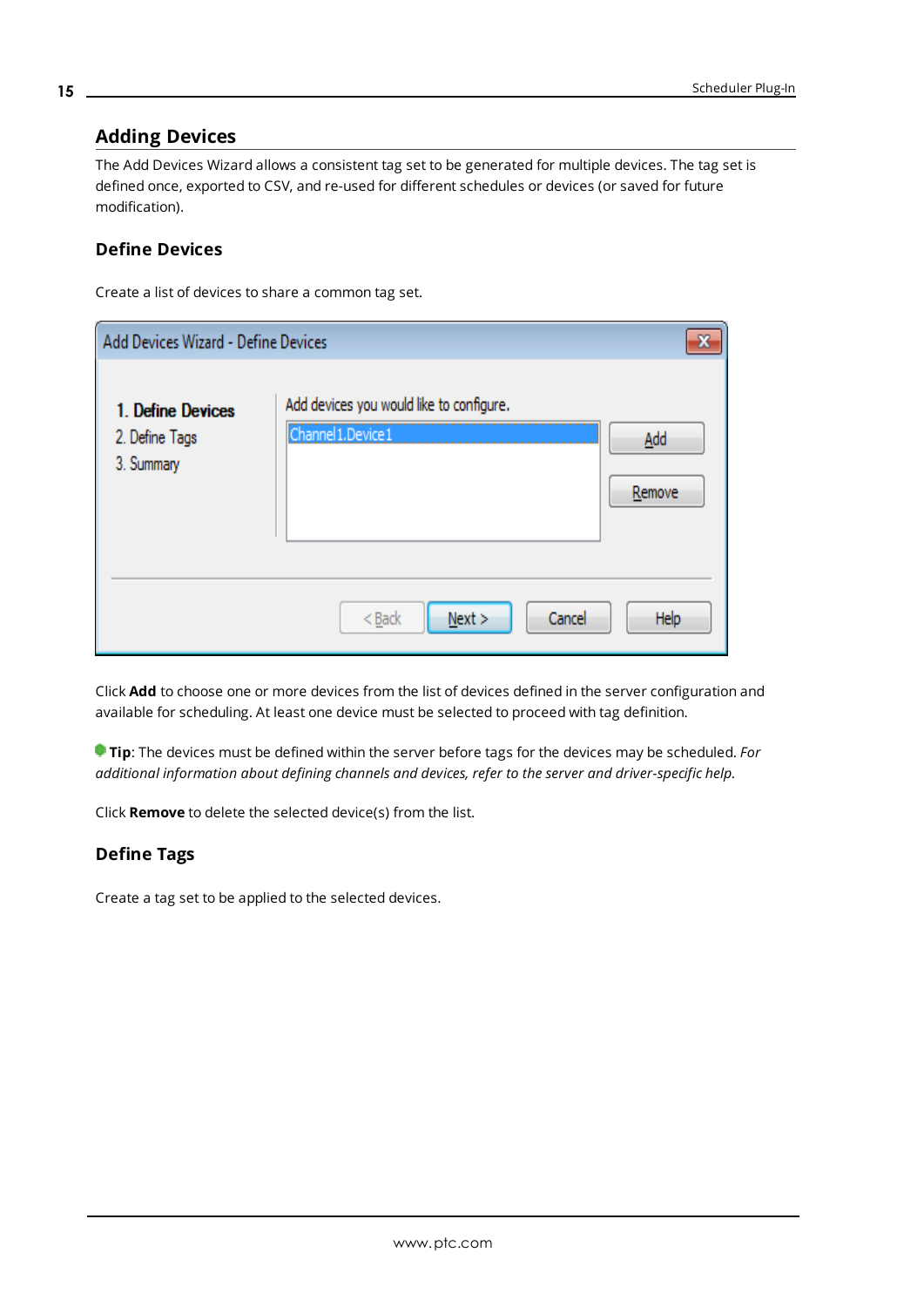| Add Devices Wizard - Define Tags                  |                                                   | $\overline{\mathbf{x}}$                                                           |
|---------------------------------------------------|---------------------------------------------------|-----------------------------------------------------------------------------------|
| 1. Define Devices<br>2. Define Tags<br>3. Summary | Add tags you would like to apply to your devices. | Define Address<br><b>Browse Tags</b><br>Remove Tag(s)<br>CSV Import<br>CSV Export |
|                                                   | Cancel<br>Next ><br>< Back                        | Help                                                                              |

- <sup>l</sup> **Define Address**: Specify a single, unqualified tag name or address. The tag addresses included in this step are combined with the device list to generate the fully qualified static and dynamic tag names.
- <sup>l</sup> **Browse Tags**: Access the **tree of static tags [defined](#page-11-0)** within the server to specify unqualified tag names. The channel/device name is stripped from the fully-qualified name to generate a tag set that can be combined with the device list.
- <sup>l</sup> **Remove Tag(s)**: Deletes the selected tag(s) from the list box.
- <sup>l</sup> **CSV Import**: Import an existing tag set defined in a Comma-Separated-Value (CSV) file.
- <sup>l</sup> **CSV Export**: Save the tag set defined in the list box as a Comma-Separated-Value (CSV) file. CSV export allows the list to be saved, used in different schedules, or edited to update the schedule's tags.

#### **Summary**

The Summary page displays the device and tag lists combined to create fully qualified tag addresses for a schedule. The summary has three filtered views.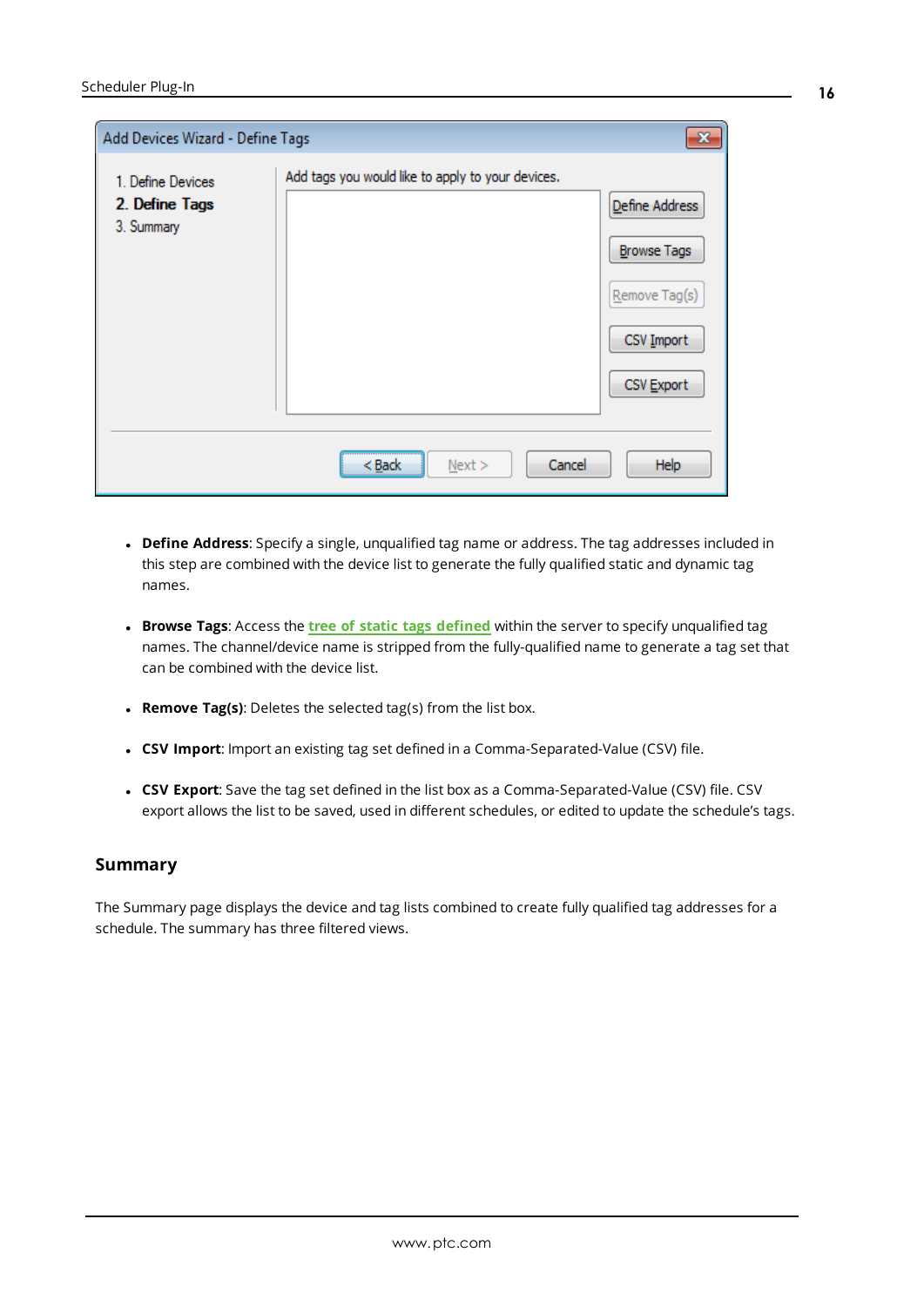| Review the settings and click Finish to automatically add devices.                                             |        |        |      |
|----------------------------------------------------------------------------------------------------------------|--------|--------|------|
| Generated Tags (3)   Unused Devices (0)   Unused Tags (0)                                                      |        |        |      |
| Channel 1.Device 1.Group 1.K0003<br>Channel 1. Device 1. Group 1. K0004<br>Channel 1. Device 1. Group 1. K0007 |        |        |      |
|                                                                                                                |        |        |      |
| < Back                                                                                                         | Finish | Cancel | Help |

- <sup>l</sup> **Generated Tags**: Lists all the valid, fully qualified tag addresses generated from the devices and tags defined.
- **Unused Devices**: Lists the devices that could not be combined with any of the defined tags. For a tag address to be used, the static tag must be defined in the device or the dynamic address must be valid for the device. For additional information about tag address syntax, refer to the driver-specific help file.
- **· Unused Tags**: Lists the tags that did not result in valid fully qualified addresses after combination with the specified devices.

<span id="page-16-0"></span>The displayed list of fully qualified tag addresses is added to the schedule by selecting **Finish**.

### **Device Properties**

To view device properties, right-click any device in the [Project](#page-4-0) View and choose **Properties...**. Devices are populated automatically when items are added to the Real-Time folder.

| <b>Device Properties</b>    |  |
|-----------------------------|--|
| V Enabled                   |  |
| <b>V</b> Real-Time Override |  |
| Cancel<br>ОΚ                |  |

**Enabled**: The device is polled according to scheduled intervals. Disabling a device prevents scheduled polls, but does not prevent polling in Override Mode or using the \_DemandPoll [system](#page-12-0) tag.

**Real-Time Override**: The device is polled at the schedule's configured override period, rather than the standard schedule. *For more information, see [Real-Time](#page-16-1) Override Mode.*

<span id="page-16-1"></span>Select **OK** to apply the settings, or click **Cancel** to close the dialog without applying any changes.

### **Real-Time Override Mode**

The Scheduler Plug-In supports the ability to deviate from the scheduled polling with an "Override" Mode that allows devices to be temporarily polled as high priority without changing their default schedule. When a device is in Override Mode, the schedule's recurrence and exception settings are ignored and the device is polled as highest priority for the "real-time override period" within the schedule configuration. Real-Time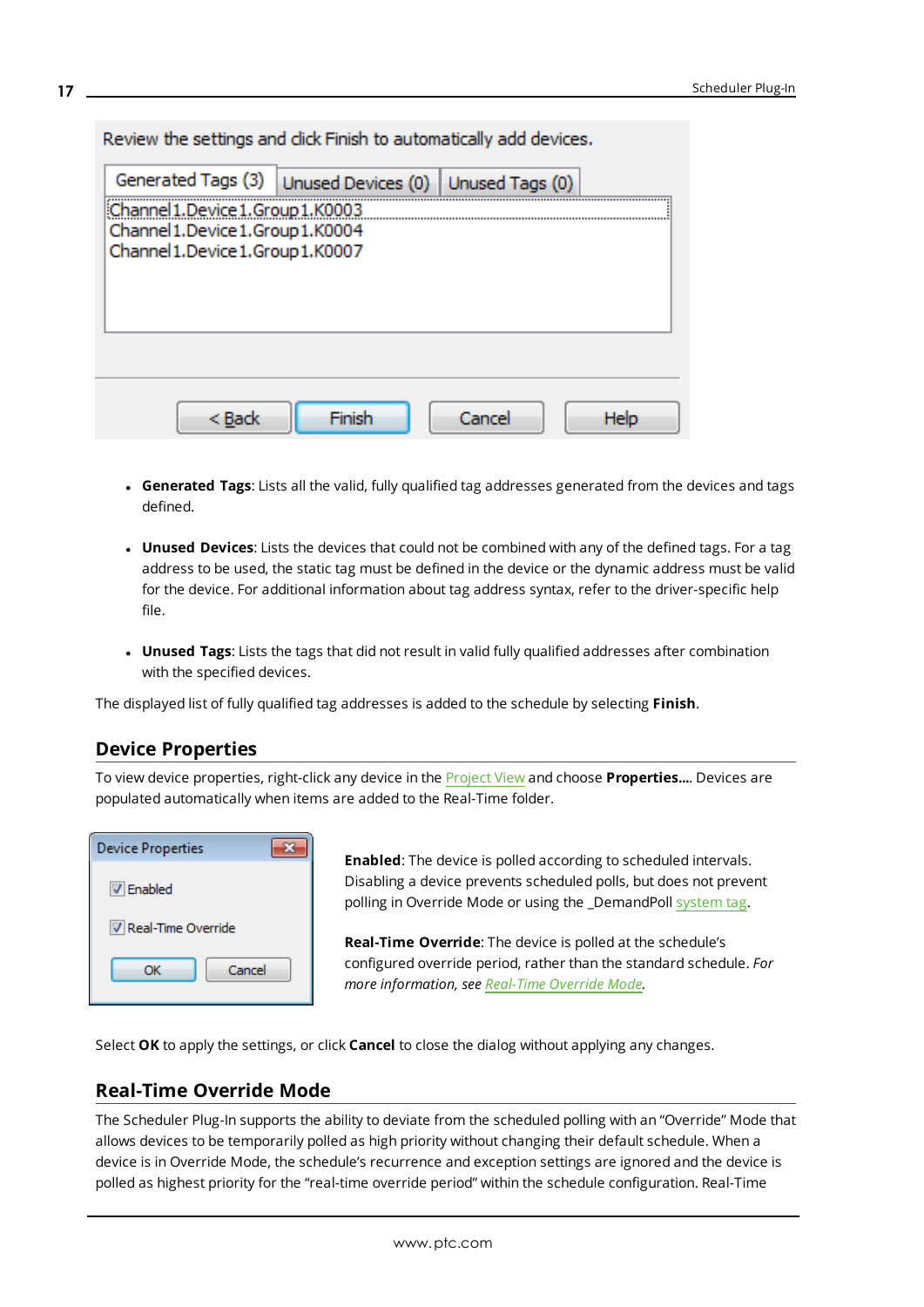Override is active for the time set in the Real-Time Schedule Override (Seconds) field of the schedule properties. *For more information, see Schedule [Properties.](#page-6-0)* To enable or disable Real-Time Override:

- 1. Select the device in the Project View of the Configuration.
- 2. Right-click and select **Properties…**.
- 3. Enable/disable **Real-Time Override**.

| <b>Device Properties</b>    |
|-----------------------------|
| $\nabla$ Enabled            |
| <b>V</b> Real-Time Override |
| Cancel<br>ОК                |
|                             |

- 4. Click **OK** to close.
- 5. Verify that the Event Log View confirms the device was correctly enabled or disabled.

<span id="page-17-0"></span>**Tip**: To enable or disable Real-Time Override from client application, use the \_Override [system](#page-12-0) tag.

#### **Priority and Order**

The following device read/write prioritization, from highest to lowest priority, is respected for scheduled tags:

- 1. **Writes**: Writes are sent directly to the device, regardless of the current Scheduler Plug-In settings and priorities. Writes are always considered the highest priority and Scheduler Plug-In respects the configurable Write Optimization settings at the channel level of the server. For more information, see the server help file.
- 2. **Demand and Override Reads**: Controlled by clients with the \_Poll System Tags defined via the \_ Scheduler tag namespace, or the \_DemandPoll tag in the device level [system](#page-12-0) tag space, or devices set in override mode.
- 3. **Scheduled Reads**: The schedule priority is used to determine the polling order if overlapping polls occur.
- 4. **Scanned Reads**: In a given channel, a device with scheduled reads has higher priority than a device in the same channel with scanned / unscheduled reads.
- 5. **EFM Uploads**: EFM reads are interleaved with scheduled and scanned real-time reads at a rate of three real-time reads per EFM record read.

When a schedule triggers and there are multiple devices within a channel, the devices are polled in the order listed in the real-time group (located in the Project View). Devices on separate channels are processed in parallel. This order is not currently configurable through the Scheduler Plug-In.

The defined schedule's priority order is controlled in the Project View with the up, down, top, and bottom ordering buttons to the right. *See User [Interface](#page-4-0) for more information.*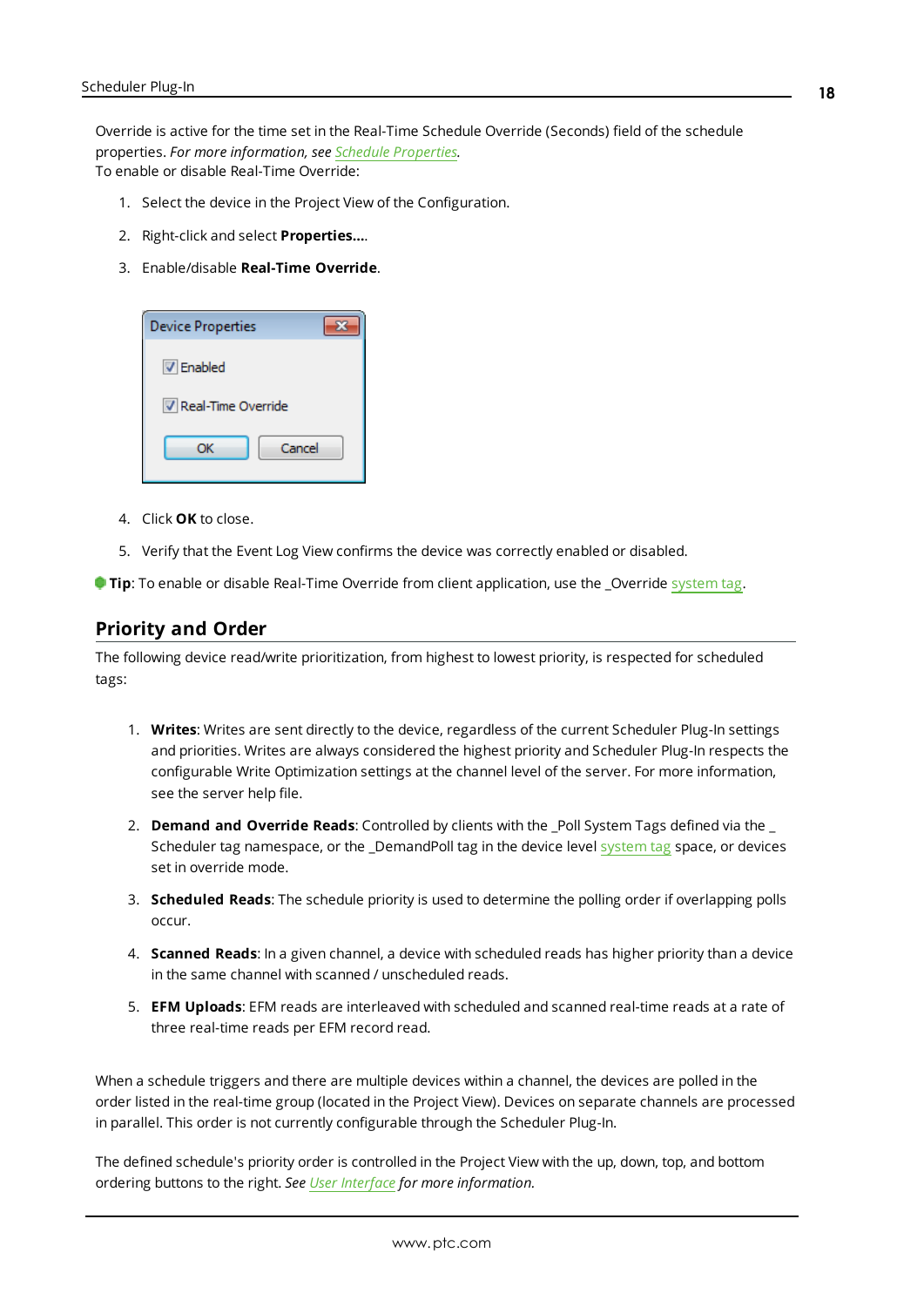### <span id="page-18-0"></span>**Scheduled Tag Polling Examples**

When a scheduled tag is created, the plug-in automatically alters the scan mode for that device. Scanned reads are disabled for all tags within a device once a scheduled tag is created for that device. The Scheduler Plug-In intercepts client-driven reads for all tags scheduled. Unscheduled tags are polled according to client read requests.

### **Example 1: All tags in a device are scheduled**

A client references the following tags: Channel1.Device1.Tag1 Channel1.Device1.Tag2

The plug-in is configured with a single schedule that includes the above tags. The device's scan mode is overridden to 'Do not scan, demand poll only.' Scanned reads and client-driven reads are disabled. This means that the client receives the last scheduled read data anytime reads are requested and no device reads occur. The cache value is updated anytime the scheduler performs a scheduled or demand read. No value (Bad Quality) data is provided until the first scheduled poll is triggered and successfully completed.

### **Example 2: Mixed scheduled and unscheduled devices**

A client references the following tags: Channel1.Device1.Tag1 Channel1.Device2.Tag1

The plug-in is configured with a single schedule that includes the above tag from Device1. The device's scan mode is overridden to 'Do not scan, demand poll only.' Scanned reads and client-driven reads are disabled for Device1, but not Device2. Device1 client read requests receive the latest schedule read data or Bad Quality data if a scheduled read hasn't occurred. Device2 is scanned according to the client-requested scan rate, and read requests from a client result in device reads. The following prioritization applies:

- 1. Client read requests on Device2 take priority over scheduled Device1 reads.
- 2. Scheduled polls for Device1 take priority over the scanned reads of Device2.
- 3. On-demand polling for Device1 (through the Scheduler's \_Poll system tags) have equal priority to client-driven reads for Device2.

### **Example 3: Mixed scheduled and unscheduled tags in a single device**

A client references the following tags: Channel1.Device1.Tag1 Channel1.Device1.Tag2

The plug-in is configured with a single schedule that includes the Channel1.Device1.Tag1, but not Channel1.Device1.Tag2. The device is overridden to 'Do not scan, demand poll only'; however, client-driven reads for the unscheduled tag (Tag2) result in device reads because this tag is not read when scheduled polls occur. Client-driven reads for Tag2 have higher priority than scheduled reads and equal priority to ondemand polls through the scheduler.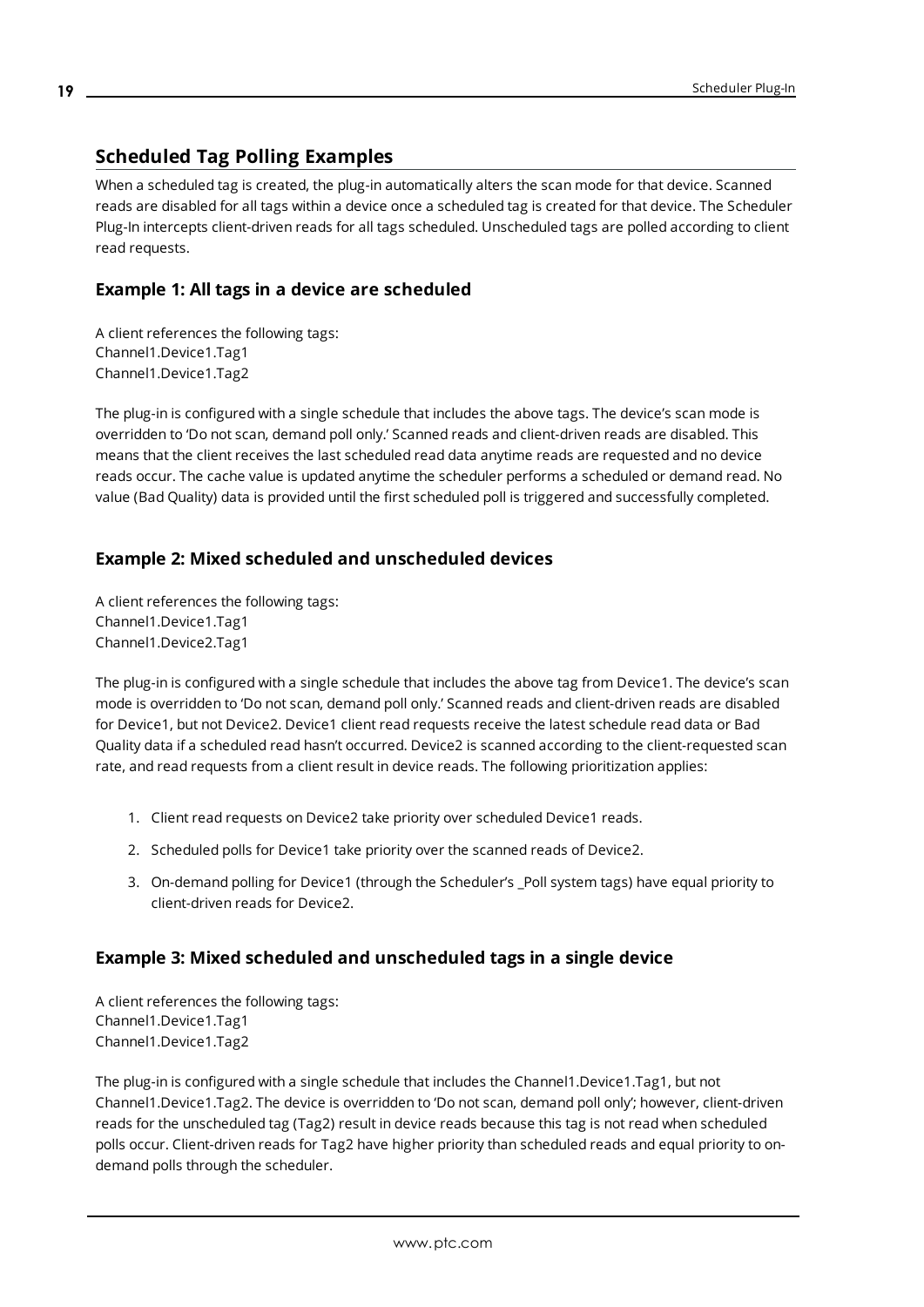### **See Also:**

### <span id="page-19-1"></span>**[Priority](#page-17-0) and Order**

### **Media-Level Redundancy and Scheduler**

The Scheduler Plug-In can be used with the Media Level Redundancy Plug-In with some additional configuration:

- 1. During configuration, the secondary device Scan Mode must be set to **Do not scan, demand poll only** to prevent communications during fail-over. The Scheduler Plug-In cannot override the secondary device Scan Mode.
- 2. The Media Level Redundancy Plug-In monitored items are read at the configured interval independent of how the tag is scheduled. The Monitor Item is used to determine when the primary is back online after a fail-over.
- 3. When communication to the primary device fails and the secondary device is activated during a scheduled poll, all pending reads are attempted against the primary first. To bypass the communication timeout and retry delay, Auto Demotion can be used. *For additional information about Auto-Demotion, refer to the server help.*

### <span id="page-19-2"></span>**Event Playback and Scheduler**

Some drivers use event playback to provide time-series data to the client. Event playback data is cached in the driver and can be accessed in the Scheduler Plug-In by setting up a schedule to handle the event playback data. When a mix of explicit (read-response) data and event data is used, the following steps should be taken to receive event playback data:

- 1. Configure a schedule with recurrence equal to the rate the client needs to read the event playback.
- 2. Place all event playback tags in the schedule.
- 3. Verify the device's playback rate is compatible with the desired schedule recurrence read rate.

The scheduler polls that device's cache for the event playback data at the configured recurrence rate. The device returns data from its cache when polled by the scheduler at its configured playback rate.

### <span id="page-19-0"></span>**Scan Mode Override Warning**

| Scan Mode Override Warning                                                                                                                                                                              |  |  |
|---------------------------------------------------------------------------------------------------------------------------------------------------------------------------------------------------------|--|--|
| WARNING: Devices included in the Scheduler are placed in 'Do not scan,<br>demand poll only' mode. This means that tags in a device that are not<br>included in the Scheduler will not receive new data. |  |  |
| The only way to get new data for the tag is to include it in the Scheduler<br>or use the device's _DemandPoll system tag.                                                                               |  |  |
| Cancel<br>Help<br>ΩK                                                                                                                                                                                    |  |  |
| Don't show warning again                                                                                                                                                                                |  |  |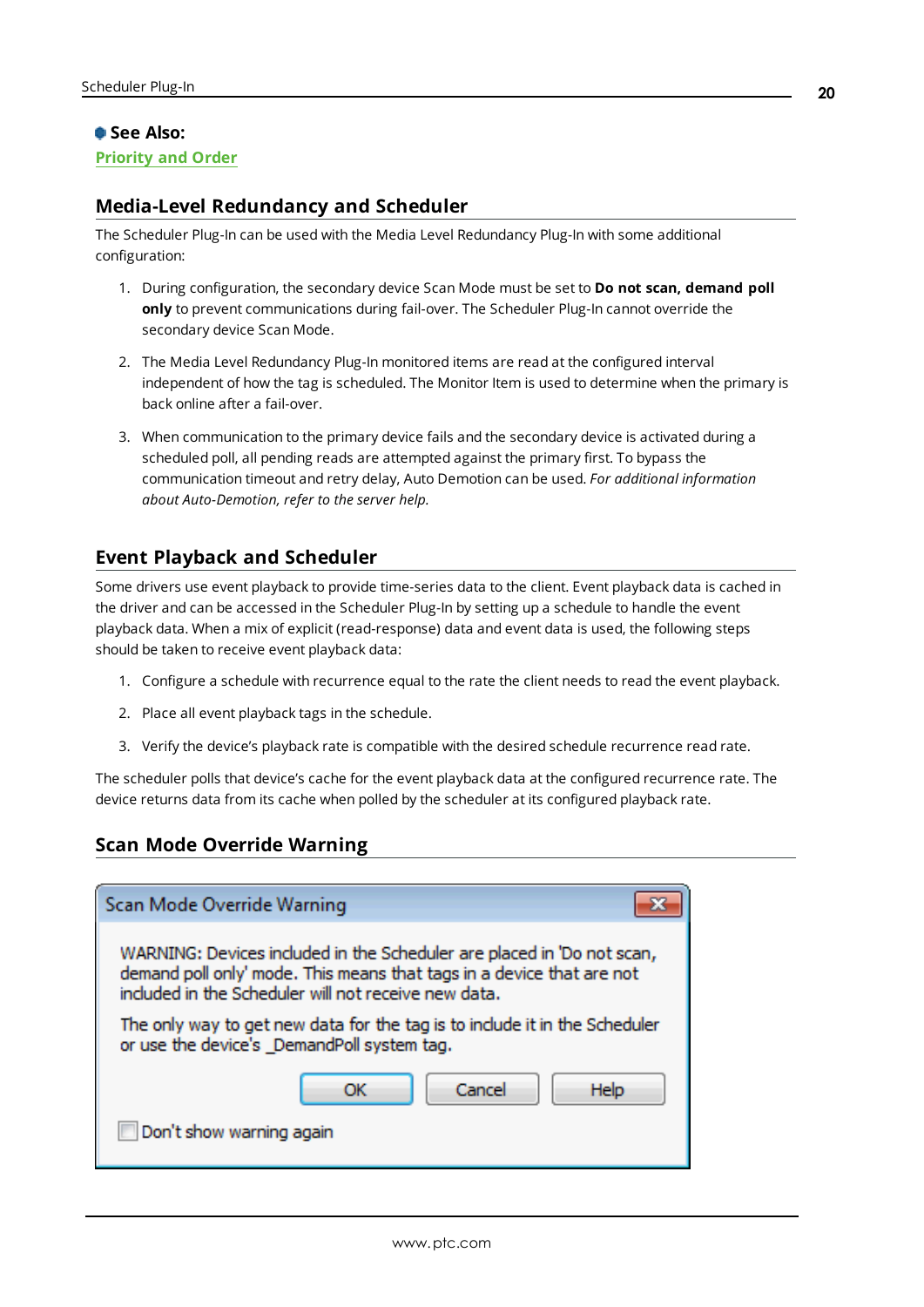The Scan Mode Override Warning message is displayed when any of the following actions are performed:

- Define a Tag
- Browse for Tags
- Add Devices
- CSV Import

The warning may be dismissed indefinitely by electing "Don't show warning again." To enable this message again, choose **Edit | Scheduler | Reset Prompt Dialogs**.

When the Scheduler Plug-In changes the scan mode of a device to override mode, the server configuration indicates the device scan mode is 'Do not scan, demand poll only.' and does not allow it to be modified.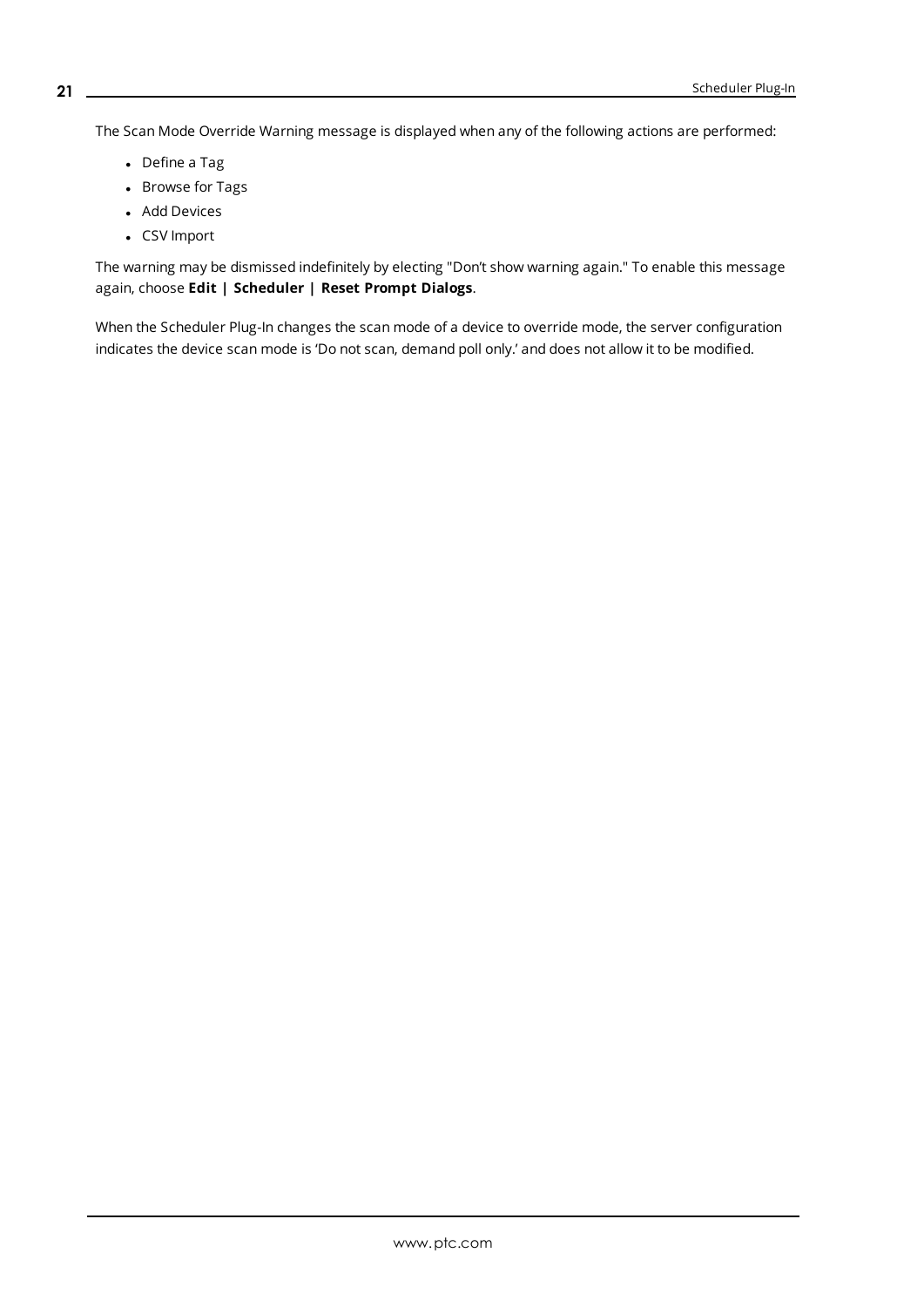### <span id="page-21-0"></span>**CSV Import / Export**

The Scheduler Plug-In supports the import and export of data in a Comma Separated Variable (CSV) file. Schedule-level CSV import and export allows large tag sets to be created, modified, and migrated across schedules.

### **Creating a Template**

The most reliable way to create an import CSV file is to create a template. Refer to the instructions below.

- 1. Verify a server device exists or add at least a single [device.](#page-14-0)
- 2. Use the Scheduler Plug-In [Project](#page-4-0) View to add and configure at least one schedule object.
- 3. Add at least one valid static or dynamic tag to the schedule.
- 4. Verify the Project View displays the Real-Time folder with the added Channel(s), Device(s), and Tag(s).
- 5. Right-click the Real-time folder and choose **Export CSV**.
- 6. Specify an export location and file name.
- 7. Use a CSV (text) editor or spreadsheet editor to add, remove, or edit tags.

**Note:** Microsoft Excel is an excellent tool for editing large groups of tags outside the server. Once a template CSV file has been exported, it can be loaded directly into Excel for editing.

#### **Importing a CSV File into the Server**

Once the CSV file has been created and exported, it can be re-imported into the Scheduler Plug-In by clicking **File** | **Import CSV**. This option is only available when a poll Group is selected.

#### **Using Other Characters as the Delimiter**

When utilizing a CSV file that does not use a comma or semi-colon delimiter, users should do one of the following:

- Save the project in XML. Then perform mass configuration on the XML file instead of using CSV.
- Perform a search-and-replace on the delimiter in the CSV file and then replace the delimiter with a comma or semicolon. The delimiter being used by the OPC server (either comma or semicolon) must be set to the replacement character.

**Note:** For information on specifying which character to use as the variable (comma or semicolon), refer to "Options - General" in the server help file.

### <span id="page-21-1"></span>**CSV Import/Export with the Add Devices Wizard**

CSV files can also be imported and exported from the Add Devices Wizard. These tag sets can be used to generate the same tag sets across many devices because the CSV file does not have to contain fullyqualified tag addresses. Tag-set CSV files facilitate creating the same tag set to generate fully-qualified tags across a large number of devices. Using the Add [Devices](#page-14-0) Wizard expands the tag address definitions to fully-qualified tag addresses for the chosen set of devices.

### **Creating a Tag Set Template in the Add Devices Wizard**

The most reliable way to create an import CSV file is to create a template. Refer to the instructions below.

- 1. Right-click a Real-Time folder and choose **Add Devices**.
- 2. Choose the device(s) associated with the CSV template being created.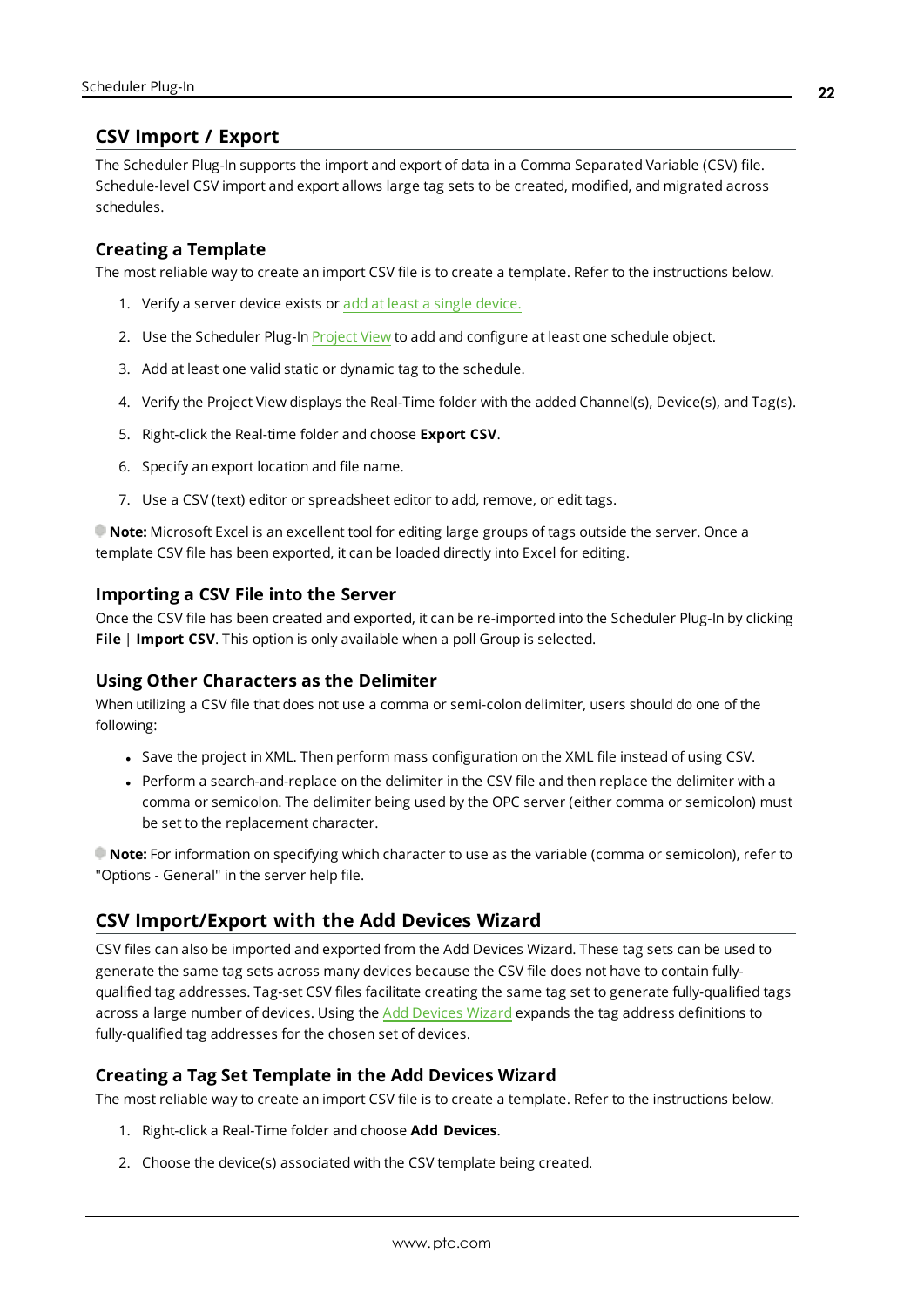- 3. Add as single tag (static tag name or dynamic tag address) to the list using the tag browser or by defining a dynamic address.
- 4. Click the **Export CSV** button.
- 5. Choose a path and file name, then save the template.

Once a tag set template is created, additional tag addresses may be defined using a CSV file editor. Added tag addresses need not be for a specific device type.

**Note:** CSV files created from the Add Devices wizard cannot be imported directly to a schedule.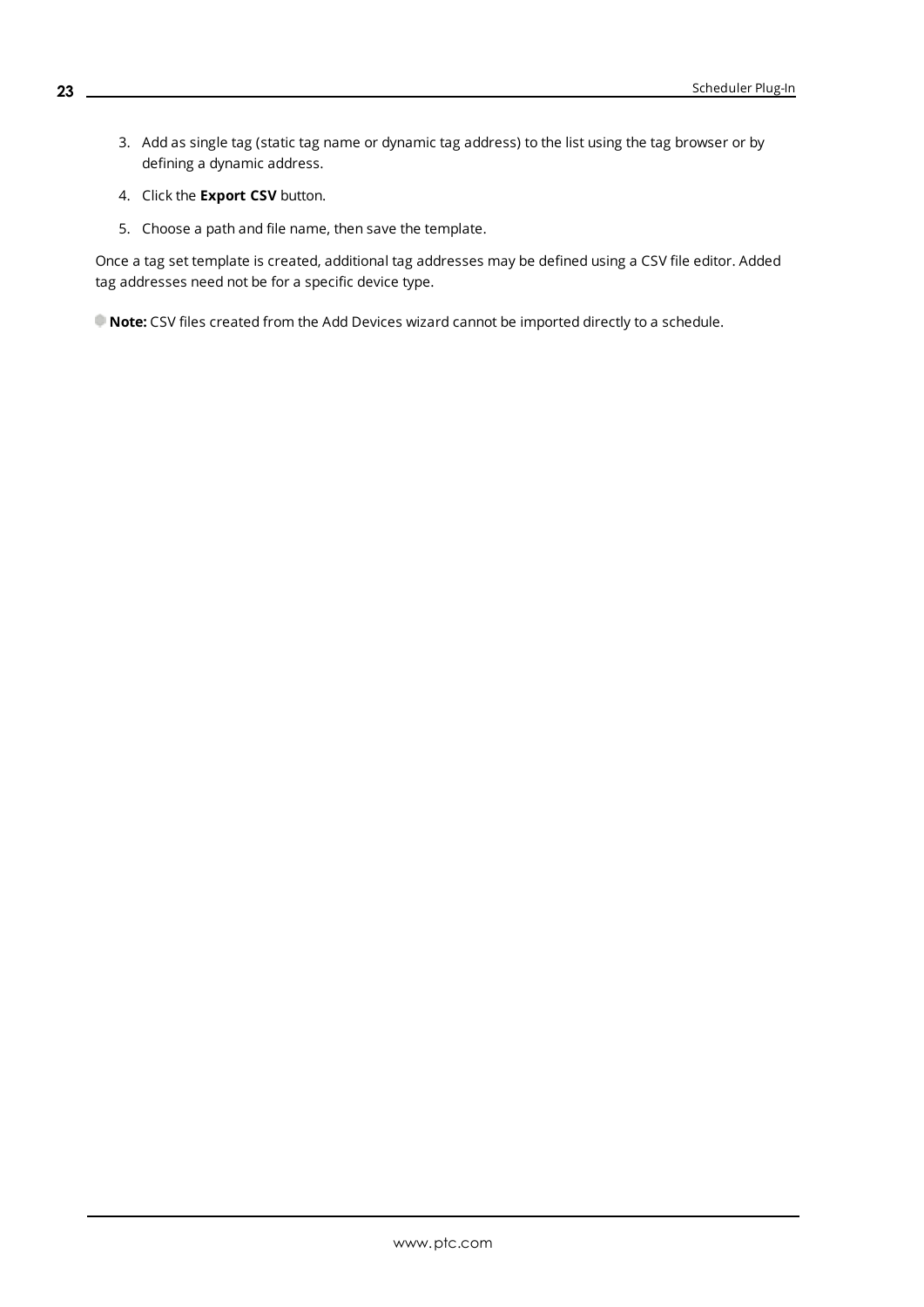### <span id="page-23-1"></span><span id="page-23-0"></span>**Initial Updates for OPC Clients**

The server's OPC DA server interface allows configuration of the server's behavior for initial client updates. By default, initial updates are sent to subscribed clients as soon as data is available for an item. This means a client may receive several update notifications as items are updated by the server. When Scheduler is configured, initial updates are received the first time a scheduled item is polled or immediately (with cached data) if a client subscribes to an item that has been polled at least once.

When a client is subscribed to an item that has not been scheduled, but at least a single tag from the device is scheduled, it is possible that clients never receive an initial update for the item. This has no impact if the server OPC DA interface is configured to return initial updates to client immediately; however, if the server's OPC DA property **Return initial updates for items in a single callback** is enabled, the client never receives updates for any items in that group as the unscheduled tag. For this reason, it is suggested that this property be disabled when using Scheduler.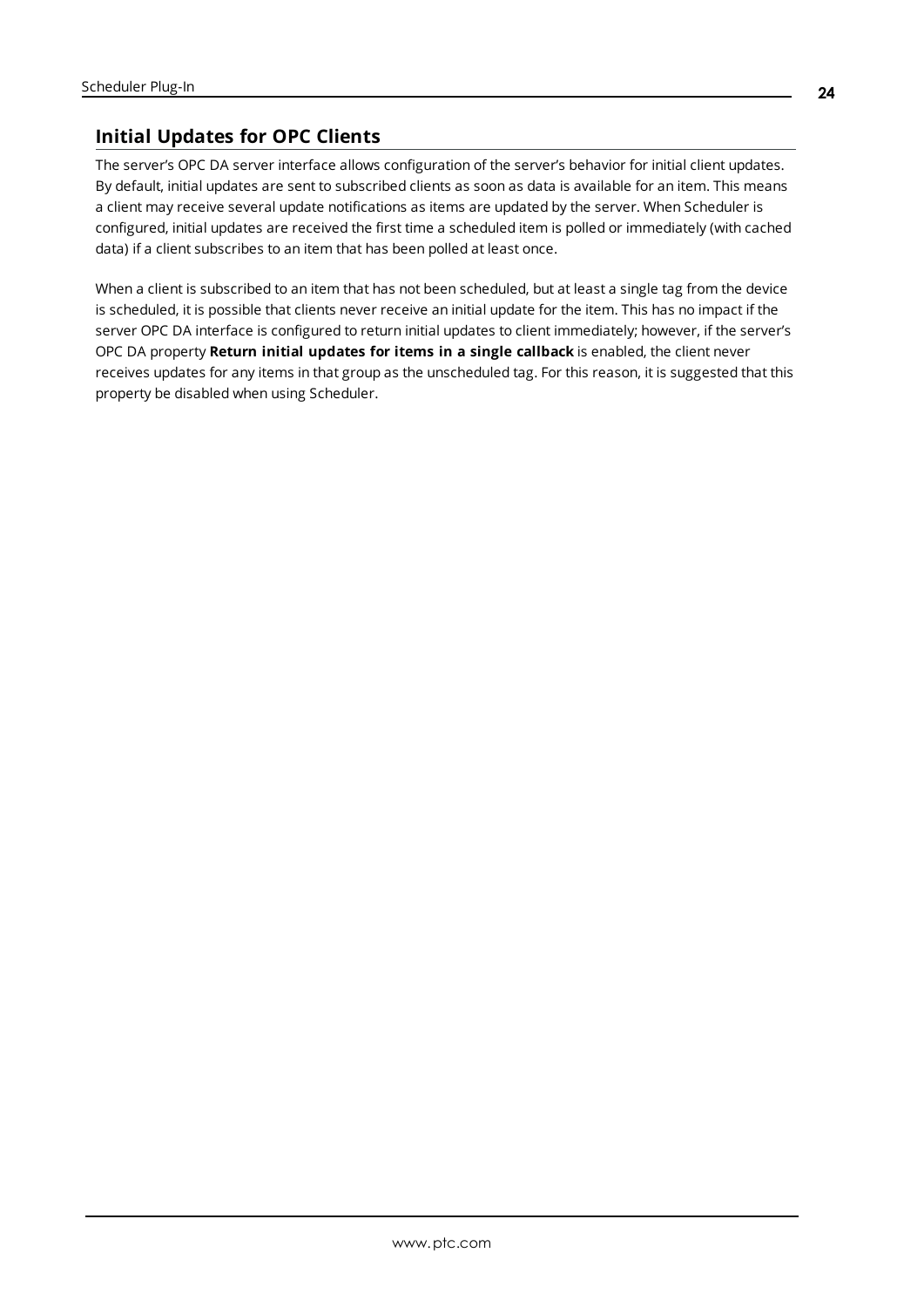### <span id="page-24-0"></span>**Event Log Messages**

The following messages may be generated. Click on the link for more information about each message.

**CSV import for item [<record>](#page-25-1) failed.**

**CSV import failed: invalid or [missing](#page-25-0) CSV file header.**

**CSV [import](#page-24-1) did not load any tags.**

**Demand poll for device <device name> in schedule [<schedule](#page-25-2) name> ended.**

**Demand poll for device <device name> in schedule [<schedule](#page-26-0) name> failed.**

**Demand poll for device <device name> in schedule [<schedule](#page-26-1) name> ignored because one is [already](#page-26-1) polling.**

**Demand poll for device <device name> in schedule [<schedule](#page-26-2) name> started.**

**[<Enabled|Disabled>](#page-27-1) override for <device name> in schedule <schedule name>.**

**Device <device name> in schedule <schedule name> has been [<enabled|disabled>.](#page-26-3)**

**Device <device name> is being <placed [in|taken](#page-27-0) out of> 'Do not scan, demand poll only' mode by the [Scheduler.](#page-27-0)**

**Error adding item <tag name>. System and internal tags cannot be [scheduled.](#page-27-2)**

**Error adding item <tag name>. This item already exists in schedule [<schedule](#page-28-1) name>.**

**Error adding item <tag name>. This is not a valid static or [dynamic](#page-28-0) tag.**

**Failed to register <tag name>. [Registration](#page-29-1) will be attempted at the start of each [scheduled](#page-29-1) poll.**

**Failed to initiate read for <tag name>. A read will be [attempted](#page-28-2) at the start of each [scheduled](#page-28-2) poll.**

**Failed to load XML. [Exception](#page-29-0) start and end times must be different.**

**Failed to start <device name>, all devices are either in override mode or [disabled.](#page-29-2)**

**Failed to write <priority> to [<schedule](#page-30-0) name> because schedule priority must be**

**between 1 and <priority>, the number of [configured](#page-30-0) schedules.**

**Next [recurrence](#page-30-1) for <schedule name> will occur at <time> local time.**

**Scheduled poll for <schedule name> completed [successfully.](#page-31-0)**

**Scheduled poll for <schedule name> [completed](#page-31-1) with errors. At least one device in the poll group did not [respond.](#page-31-1)**

**Scheduled poll for <schedule name> ignored due to exception time. Next [recurrence](#page-31-2) will occur at [<time>](#page-31-2) local time.**

**Schedule <schedule name> has been [<enabled|disabled>.](#page-30-2)**

**Schedule <schedule name> has [<entered|exited>](#page-30-4) exception time.**

**Schedule <schedule name> has been set to priority [<priority>.](#page-30-4)**

**The poll [scheduled](#page-31-3) for <schedule name> at 'local time' has overrun. The next poll will begin as soon as the current poll [completes.](#page-31-3)**

### <span id="page-24-1"></span>**CSV import did not load any tags.**

#### **Error Type:**

Error

**Source:**

Configuration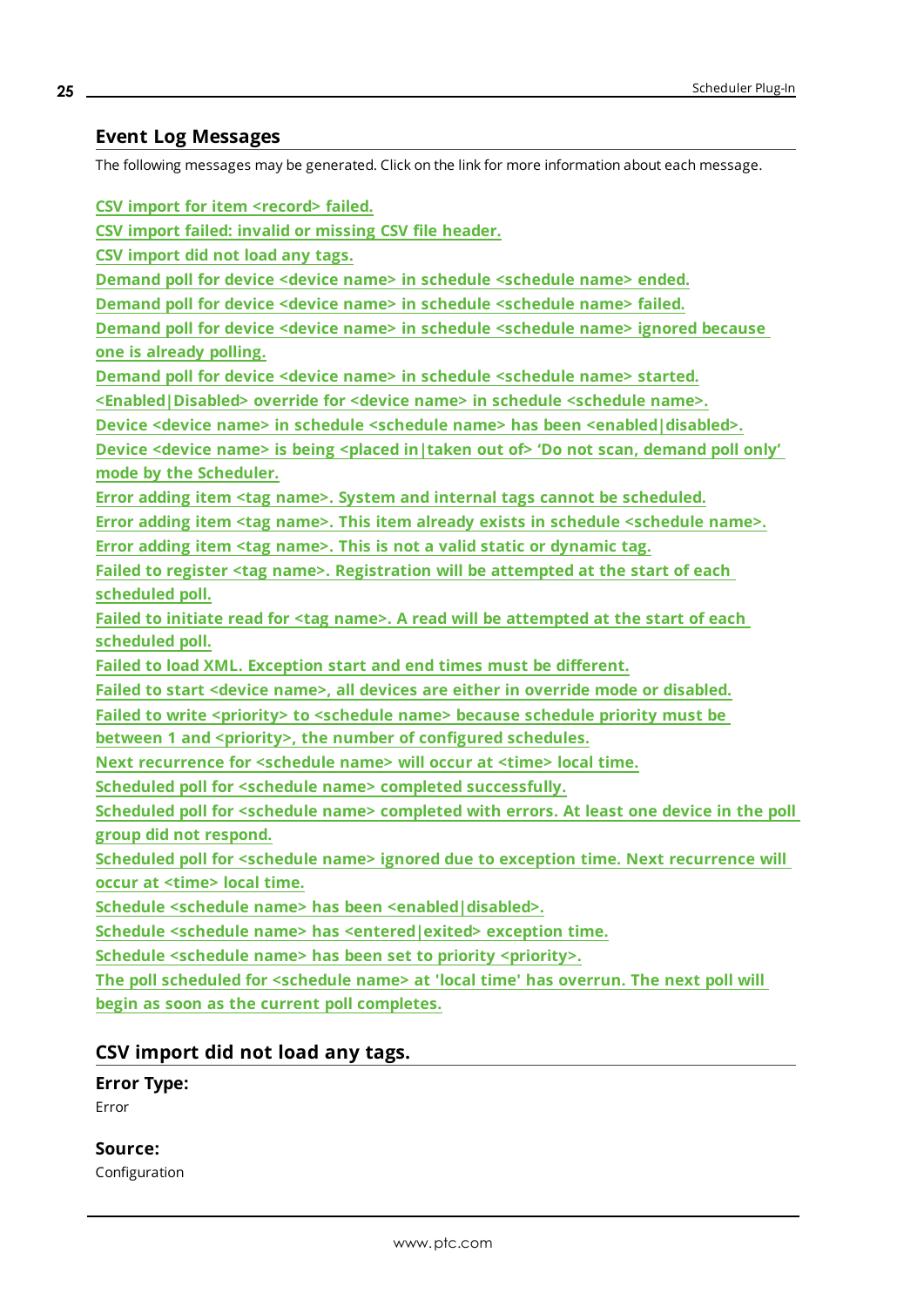### **Possible Cause:**

The CSV file is empty or contains no valid records.

#### **Solution:**

Add valid records or correct invalid records.

### <span id="page-25-0"></span>**CSV import failed: invalid or missing CSV file header.**

#### **Error Type:**

Error

**Source:** Configuration

### **Possible Cause:**

The CSV file must have a correct header for the plug-in to identify the CSV for import.

### **Solution:**

Verify the CSV header is correct. When generating a CSV file for import, start with a CSV file exported by the plug-in to ensure correct format and syntax.

### <span id="page-25-1"></span>**CSV import for item <record> failed.**

### **Error Type:**

Error

**Source:** Configuration

#### **Possible Cause:**

The CSV import file contains an invalid record.

#### **Solution:**

Consider removing or correcting the invalid record in the CSV file being imported.

### <span id="page-25-2"></span>**Demand poll for device <device name> in schedule <schedule name> ended.**

#### **Error Type:** Information

### **Description:**

A demand poll has completed.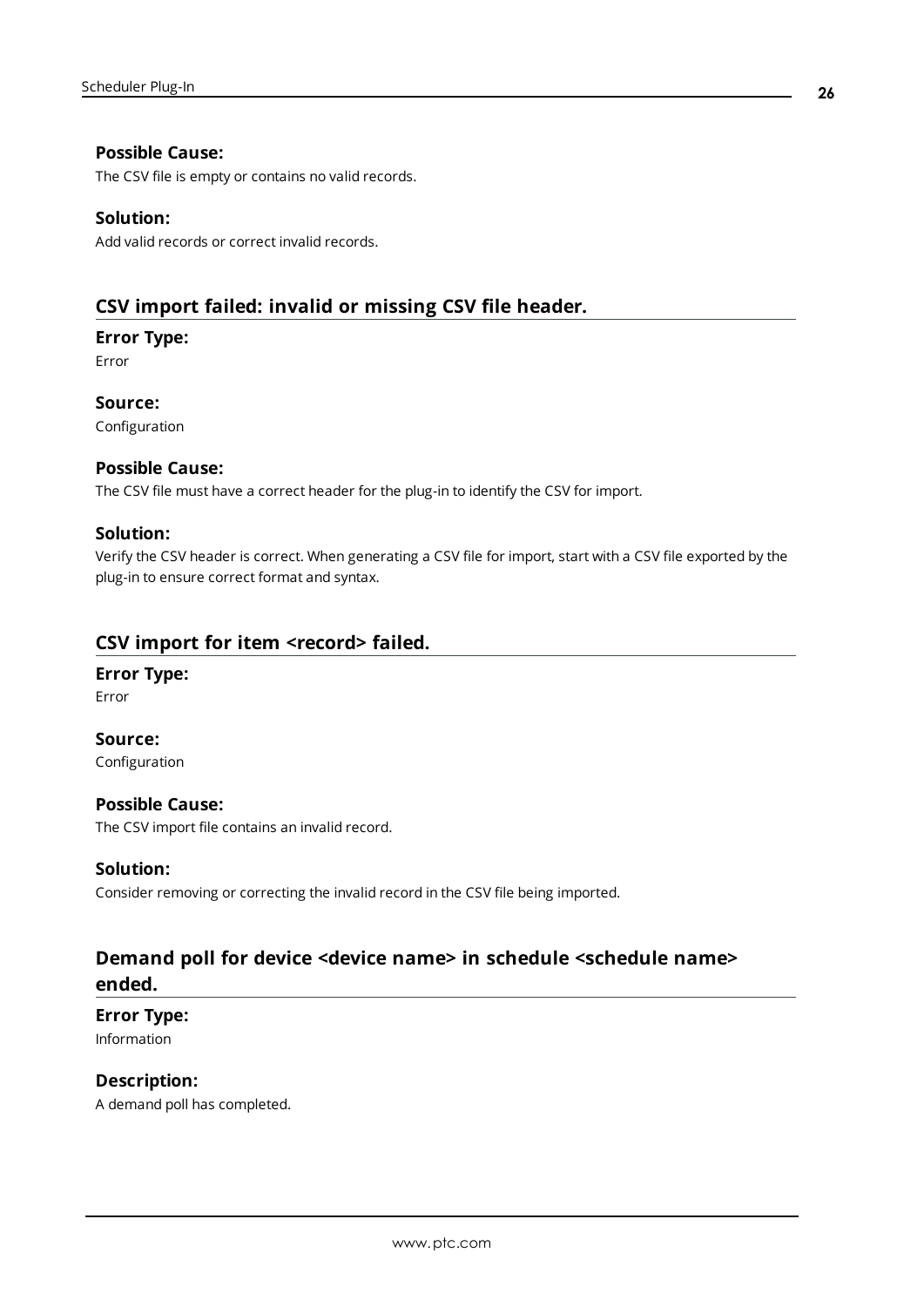### <span id="page-26-0"></span>**Demand poll for device <device name> in schedule <schedule name> failed.**

#### **Error Type:**

Error

#### **Source:**

Runtime

#### **Possible Cause:**

A tag returned bad quality and the associated device was put into error state. This can occur when the Scheduler Plug-In loses communication with a device.

#### **Solution:**

<span id="page-26-1"></span>Correct the device error state and verify the next poll succeeds.

### **Demand poll for device <device name> in schedule <schedule name> ignored because one is already polling.**

#### **Error Type:**

Warning

#### **Source:**

Runtime

### **Possible Cause:**

A previous demand poll did not complete in time. This can occur when a device takes too long to poll or when the demand poll system tag is written too quickly.

#### **Solution:**

<span id="page-26-2"></span>Write to the \_DemandPoll [system](#page-12-0) tag only after the previous demand poll is complete.

### **Demand poll for device <device name> in schedule <schedule name> started.**

#### **Error Type:**

Information

#### **Description:**

A demand poll has been initiated with the \_DemandPoll [system](#page-12-0) tag.

### <span id="page-26-3"></span>**Device <device name> in schedule <schedule name> has been <enabled|disabled>.**

#### **Error Type:**

Information

### **Description:**

A disabled device cannot be polled by a schedule, demand polled, or override polled.

**27**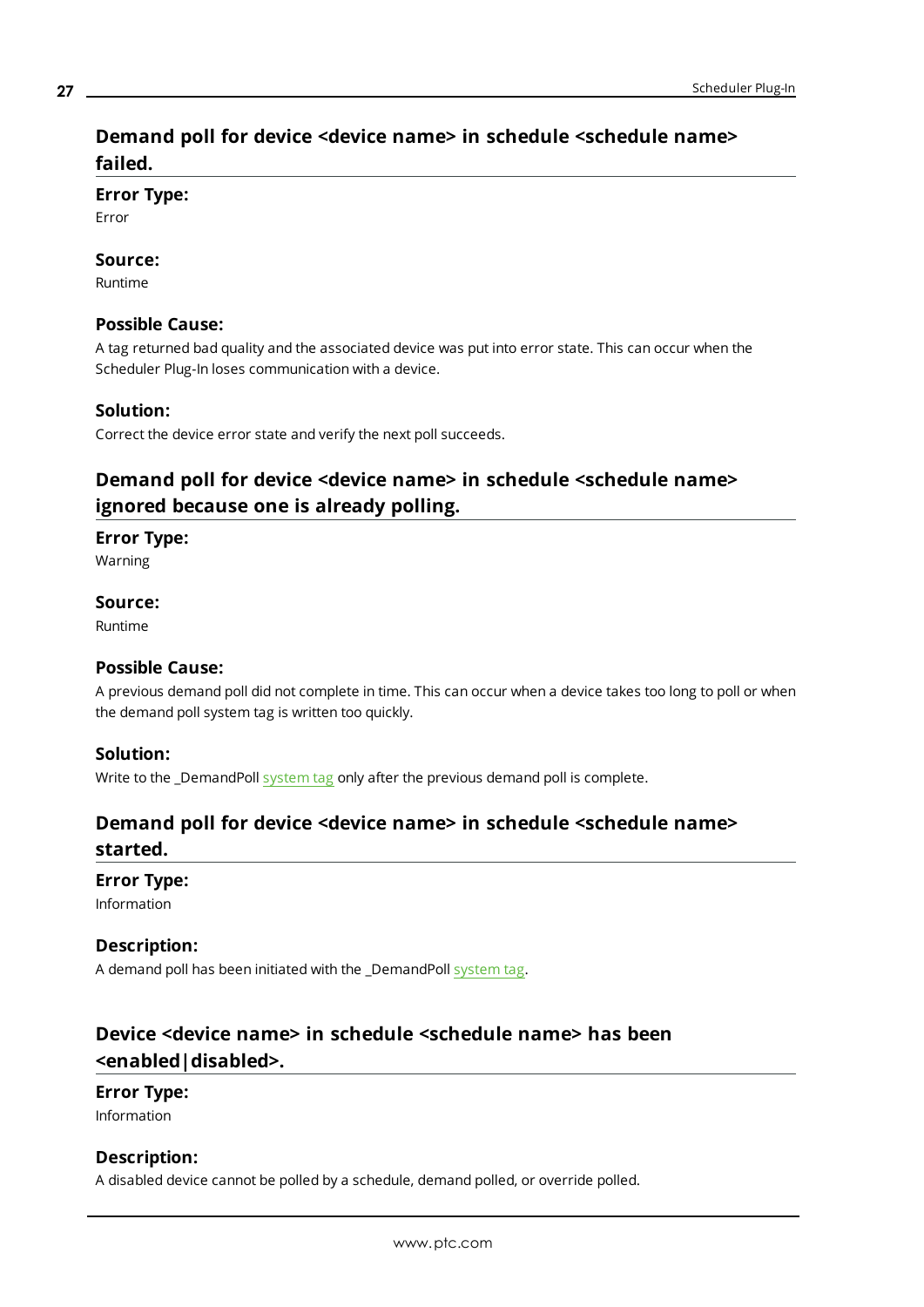### <span id="page-27-0"></span>**Device <device name> is being <placed in|taken out of> 'Do not scan, demand poll only' mode by the Scheduler.**

#### **Error Type:**

Warning

### **Source:**

Runtime

#### **Possible Cause:**

This device was added to the Scheduler and automatically placed in 'Do not scan, demand poll only' mode. This prevents scanned reads from occurring on the device.

#### **Solution:**

Manually place this device in 'Do not scan, demand poll only' to prevent this message from being displayed.

**See Also**: **Recurrence [Configuration](#page-7-0) [Priority](#page-17-0) and Order**

### <span id="page-27-1"></span>**<Enabled|Disabled> override for <device name> in schedule <schedule name>.**

### **Error Type:**

Information

#### **Description:**

The device has been placed in override mode. It will be polled at the schedule's configured override period setting whether the schedule is enabled or disabled. It will not be polled at the scheduled recurrence.

### <span id="page-27-2"></span>**Error adding item <tag name>. System and internal tags cannot be scheduled.**

#### **Error Type:**

Error

**Source:** Configuration

#### **Possible Cause:**

Addition of non-device tags was attempted during CSV import or tag browse.

#### **Solution:**

No action required; non-device tags were not added.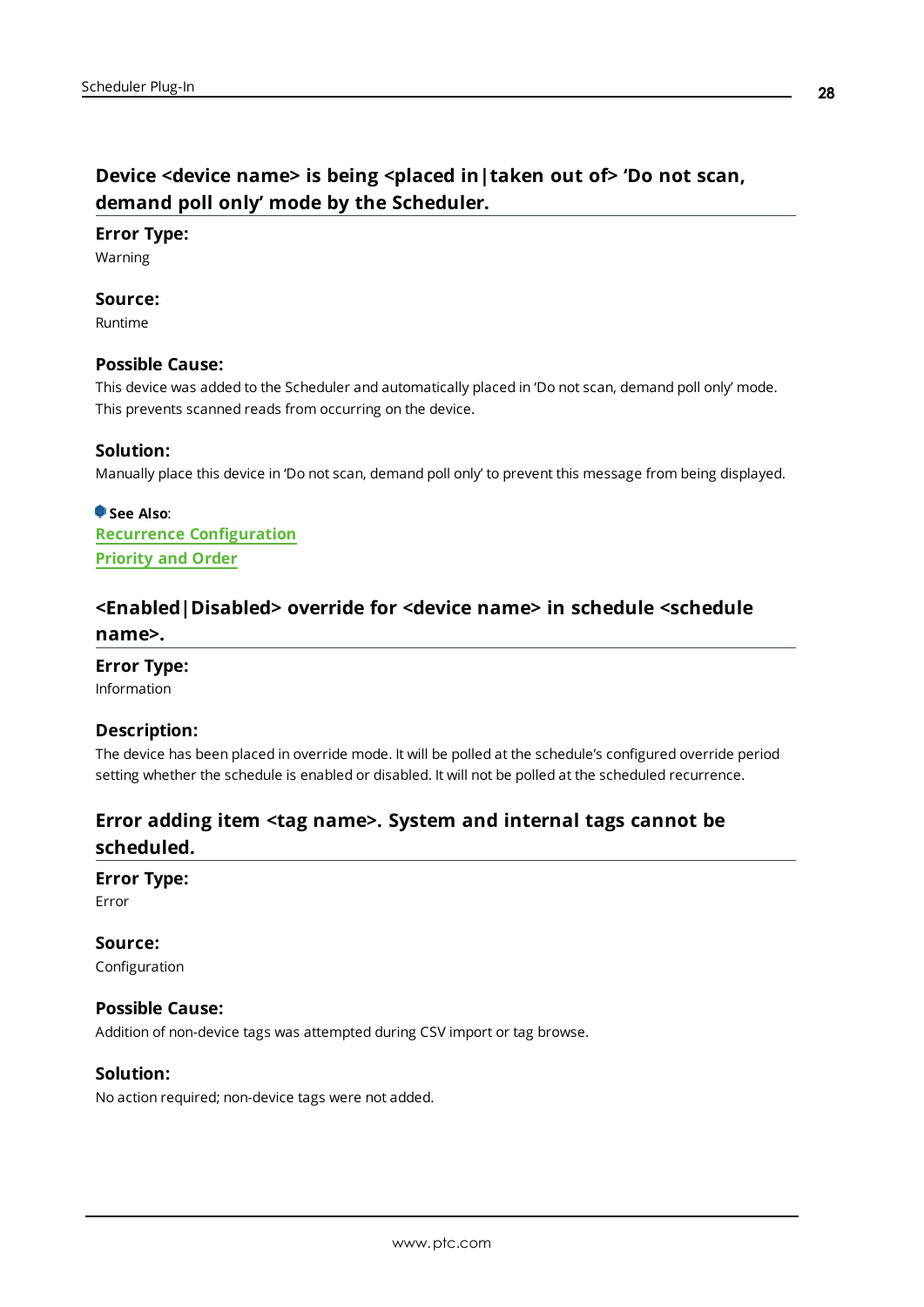### <span id="page-28-0"></span>**Error adding item <tag name>. This is not a valid static or dynamic tag.**

#### **Error Type:**

Error

### **Source:**

Configuration

### **Possible Cause:**

The CSV import file contains an invalid tag name.

#### **Solution:**

Consider removing or updating the invalid tag name(s).

### <span id="page-28-1"></span>**Error adding item <tag name>. This item already exists in schedule <schedule name>.**

#### **Error Type:**

Error

**Source:** Configuration

### **Possible Cause:**

Addition of a duplicate item was attempted. A schedule cannot contain the same tag more than once.

### **Solution:**

No action required; the duplicate item was not added.

### <span id="page-28-2"></span>**Failed to initiate read for <tag name>. A read will be attempted at the start of each scheduled poll.**

#### **Error Type:** Error

**Source:**

Runtime

### **Possible Cause:**

One or more of the schedule tags are no longer valid.

### **Solution:**

- 1. For static tags, verify that the channel name, device name, and tag name are correct.
- 2. For dynamic tags, verify that the address is valid. *Please see the driver-specific help for address syntax*.

**29**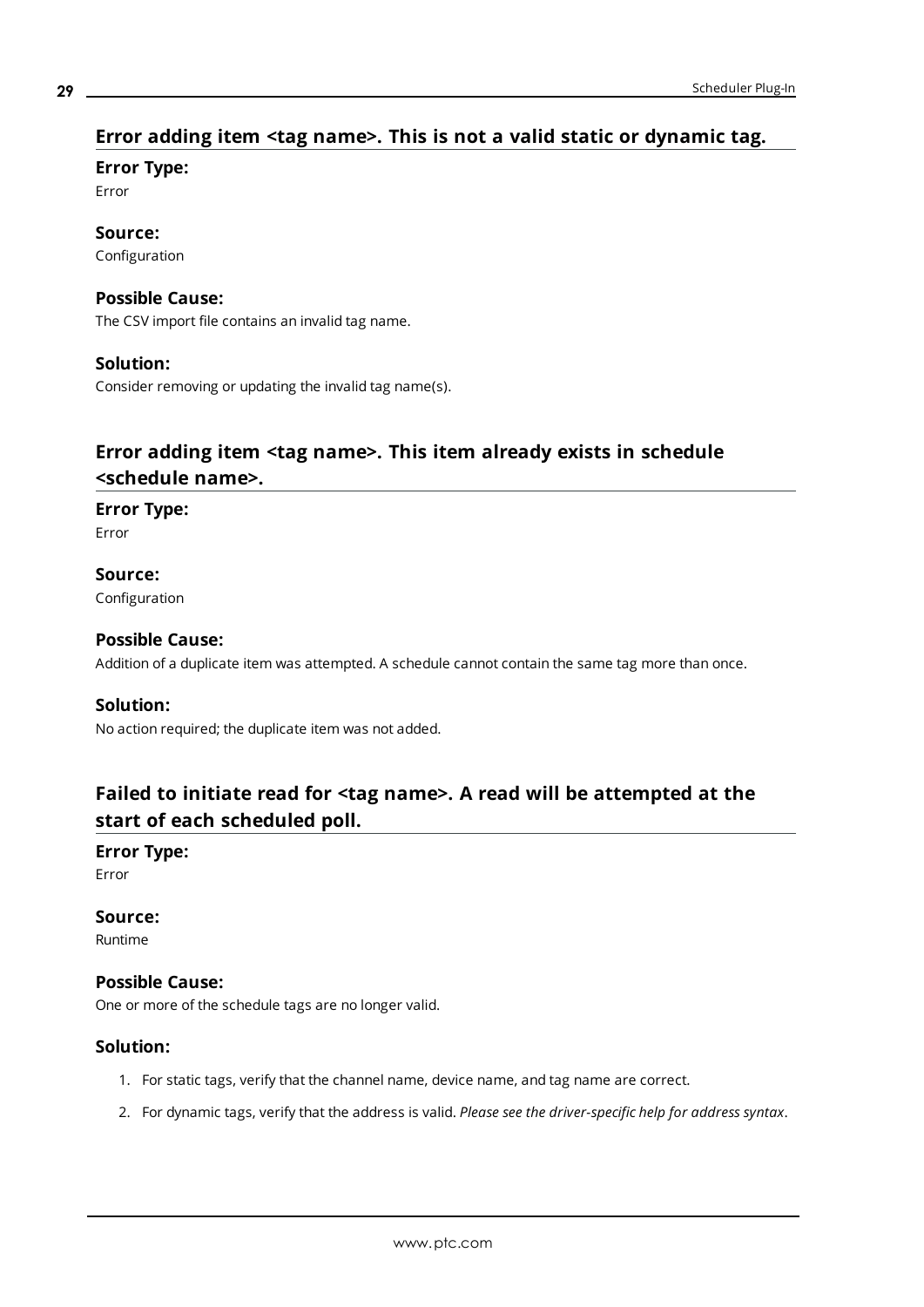### <span id="page-29-0"></span>**Failed to load XML. Exception start and end times must be different.**

#### **Error Type:**

Error

### **Source:**

Configuration

### **Possible Cause:**

A schedule exception has the same start and end time. Start and end times must be different for periodic exceptions.

### **Solution:**

Update the periodic exception start or end time to be different.

### <span id="page-29-1"></span>**Failed to register <tag name>. Registration will be attempted at the start of each scheduled poll.**

### **Error Type:**

Error

## **Source:**

Runtime

### **Possible Cause:**

One or more of the schedule tags are no longer valid.

### **Solution:**

- 1. For static tags, verify that the channel name, device name, and tag name are correct.
- 2. For dynamic tags, verify that the address is valid. *Please see the driver-specific help for address syntax*.

### <span id="page-29-2"></span>**Failed to start <device name>, all devices are either in override mode or disabled.**

#### **Error Type:**

Error

### **Source:**

Runtime

### **Possible Cause:**

All devices in the schedule are disabled or in override; no scheduled polls can occur.

### **Solution:**

Configure devices under the schedule to be enabled and not in override.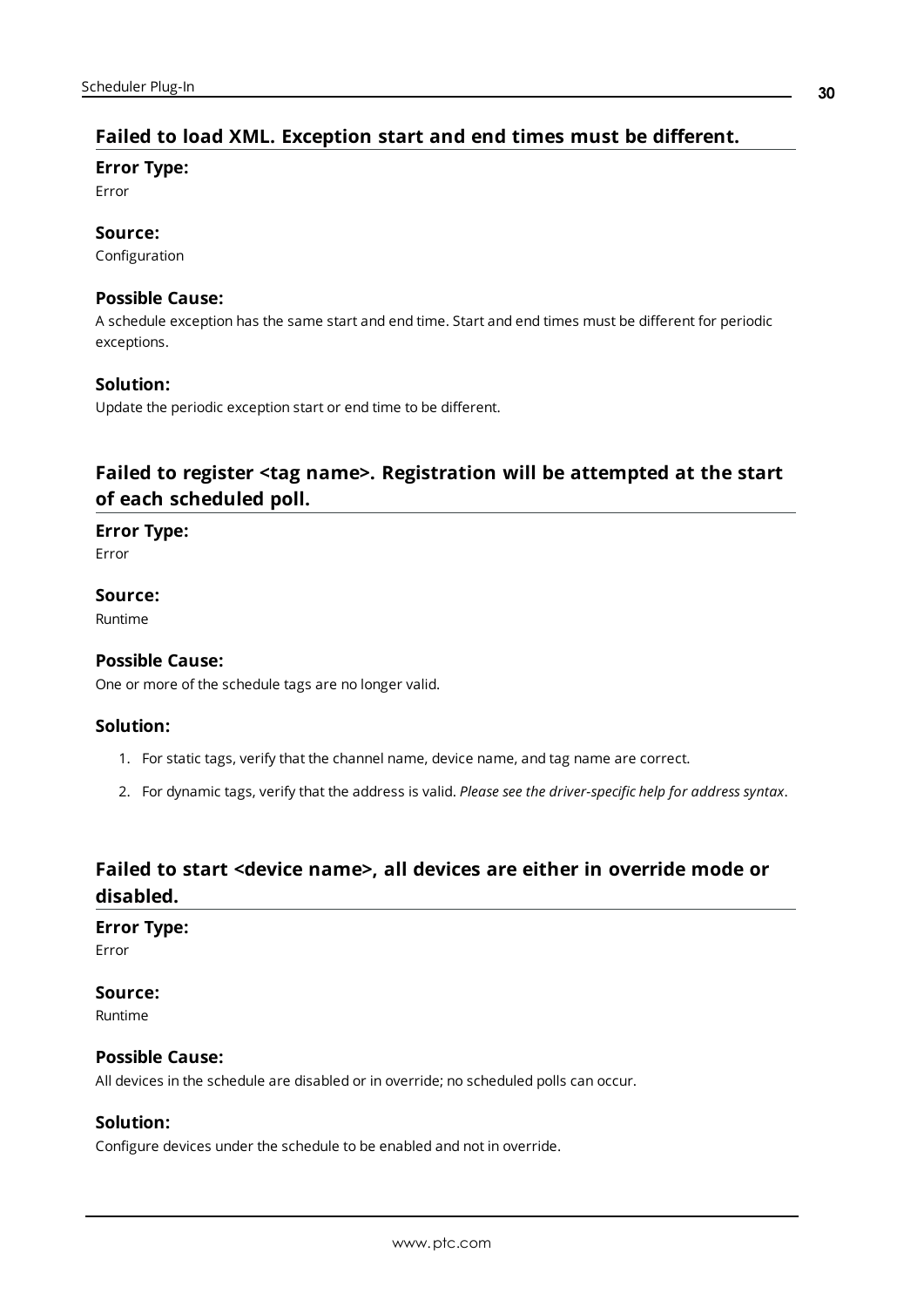### <span id="page-30-0"></span>**Failed to write <priority> to <schedule name> because schedule priority must be between 1 and <priority>, the number of configured schedules.**

### **Error Type:**

Warning

### **Source:**

Runtime

### **Possible Cause:**

A client tried to write an invalid priority to the \_Priority schedule [system](#page-12-0) tag. The value must be between 1 and the number of configured schedules.

### **Solution:**

Write a valid value to the schedule Priority system tag.

#### **See Also: [Priority](#page-17-0) Order**

# <span id="page-30-1"></span>**Next recurrence for <schedule name> will occur at <time> local time.**

### **Error Type:**

Information

### **Description:**

A new poll will be attempted at this time unless the schedule enters exception time. This message is posted regardless of exception time.

### <span id="page-30-2"></span>**Schedule <schedule name> has been <enabled|disabled>.**

### **Error Type:**

Information

### **Description:**

A disabled schedule does not schedule polls. Devices can still be demand polled or override polled. Devices in a disabled schedule are placed in 'Do not scan, demand poll only' mode.

### <span id="page-30-3"></span>**Schedule <schedule name> has been set to priority <priority>.**

### **Error Type:**

Information

### **Description:**

Schedule's priority has been changed through the Configuration or by system tags. All schedules of equal or lower priority have been pushed down.

### <span id="page-30-4"></span>**Schedule <schedule name> has <entered|exited> exception time.**

### **Error Type:**

Information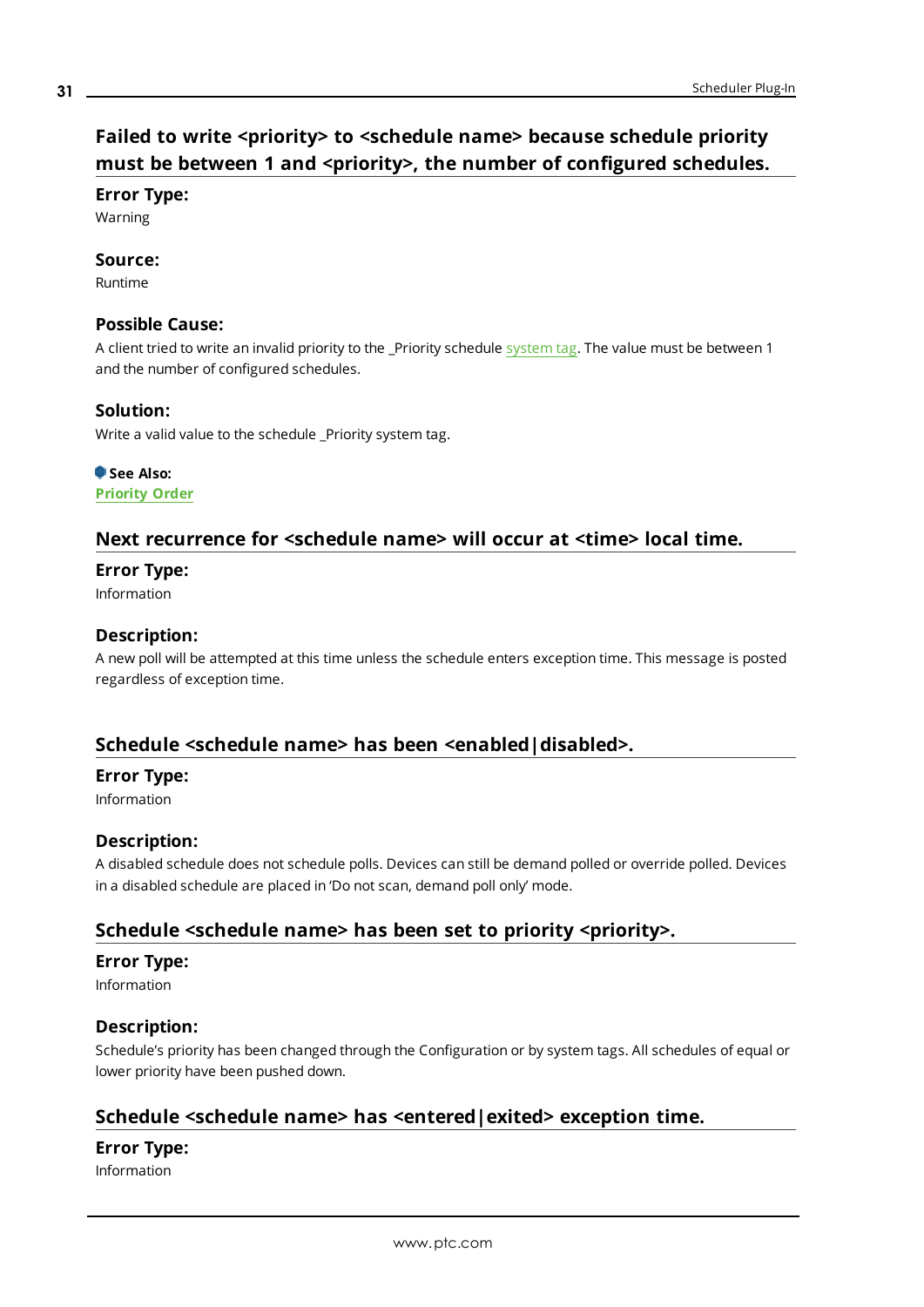### **Description:**

The schedule is in its configured exception time. No scheduled polls will occur.

### <span id="page-31-0"></span>**Scheduled poll for <schedule name> completed successfully.**

#### **Error Type:**

Information

### **Description:**

<span id="page-31-1"></span>The schedule has completed polling. No devices were in error upon completion.

### **Scheduled poll for <schedule name> completed with errors. At least one device in the poll group did not respond.**

#### **Error Type:**

Error

#### **Source:**

Runtime

### **Possible Cause:**

A tag returned bad quality and the associated device was put into error state. This can occur when the Scheduler loses communication with a device.

#### **Solution:**

<span id="page-31-2"></span>Correct the device error state and verify the next poll succeeds.

### **Scheduled poll for <schedule name> ignored due to exception time. Next recurrence will occur at <time> local time.**

#### **Error Type:**

Information

#### **Description:**

A scheduled poll would have occurred here, but did not because the schedule was in [exception](#page-8-0) time.

### <span id="page-31-3"></span>**The poll scheduled for <schedule name> at 'local time' has overrun. The next poll will begin as soon as the current poll completes.**

**Error Type:**

Warning

**Source:** Runtime

### **Possible Cause:**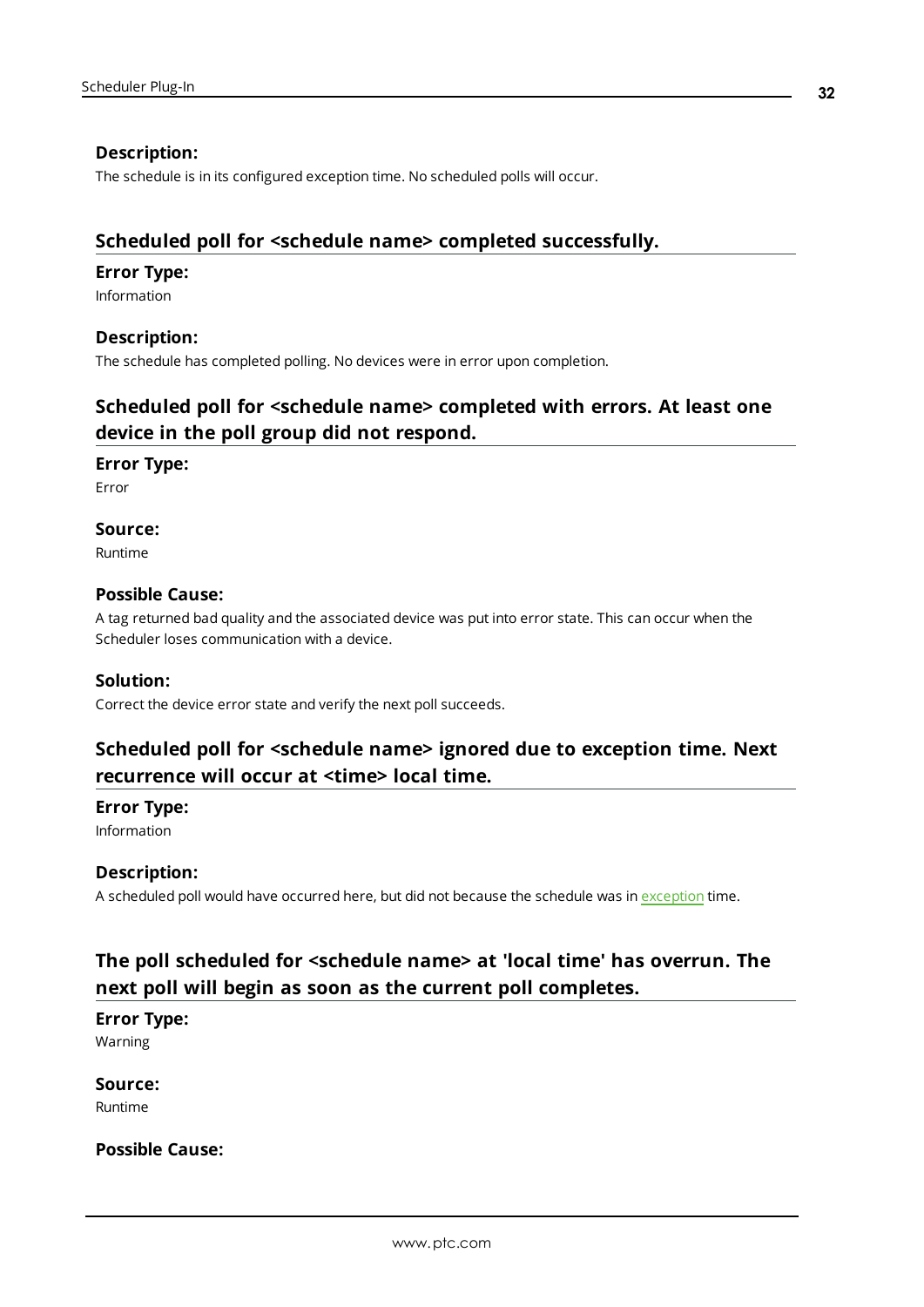The poll takes longer than the schedule's configured poll period. This could be a one-time problem due to a loss of communication to devices being polled.

### **Solution:**

- 1. If this occurs often or every time a schedule poll occurs, update the schedule's poll recurrences to increase the time between polls.
- 2. For one-time failures, consider using Auto-Demotion to decrease the number of failed read attempts when a device stops communicating. For additional information about Auto-Demotion, refer to the server help.
- 3. Consider overlapping schedules with higher priority. If higher-priority schedules are a trigger, the server services reads for these schedules before lower priority schedules.

**See Also**: **Recurrence [Configuration](#page-7-0) [Priority](#page-17-0) and Order**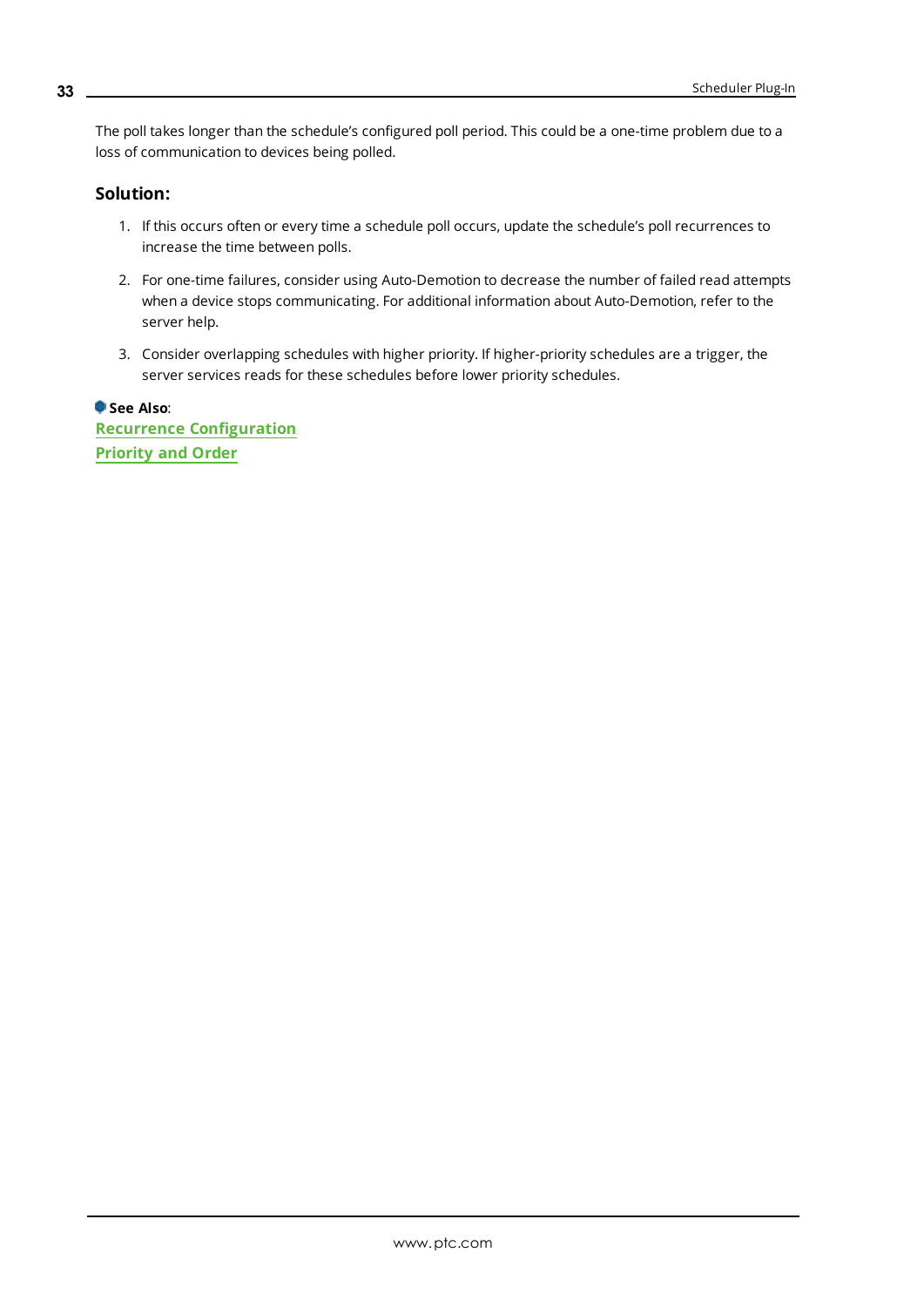## <span id="page-33-0"></span>Resources

In addition to this user manual, there are a variety of resources available to assist customers, answer questions, provide more detail about specific implementations, or help with troubleshooting specific issues.

**[Knowledge](https://www.kepware.com/support/knowledge-base/default.asp) Base [Whitepapers](https://www.kepware.com/en-us/support/whitepapers/) [Connectivity](https://www.kepware.com/en-us/support/resource-library/) Guides [Technical](https://www.kepware.com/en-us/support/resource-library/) Notes Training [Programs](https://www.kepware.com/en-us/products/training/) [Training](https://www.kepware.com/en-us/support/videos/) Videos Kepware [Technical](https://www.kepware.com/en-us/support/technical-support/) Support PTC [Technical](https://support.ptc.com/appserver/common/login/ssl/login.jsp) Support**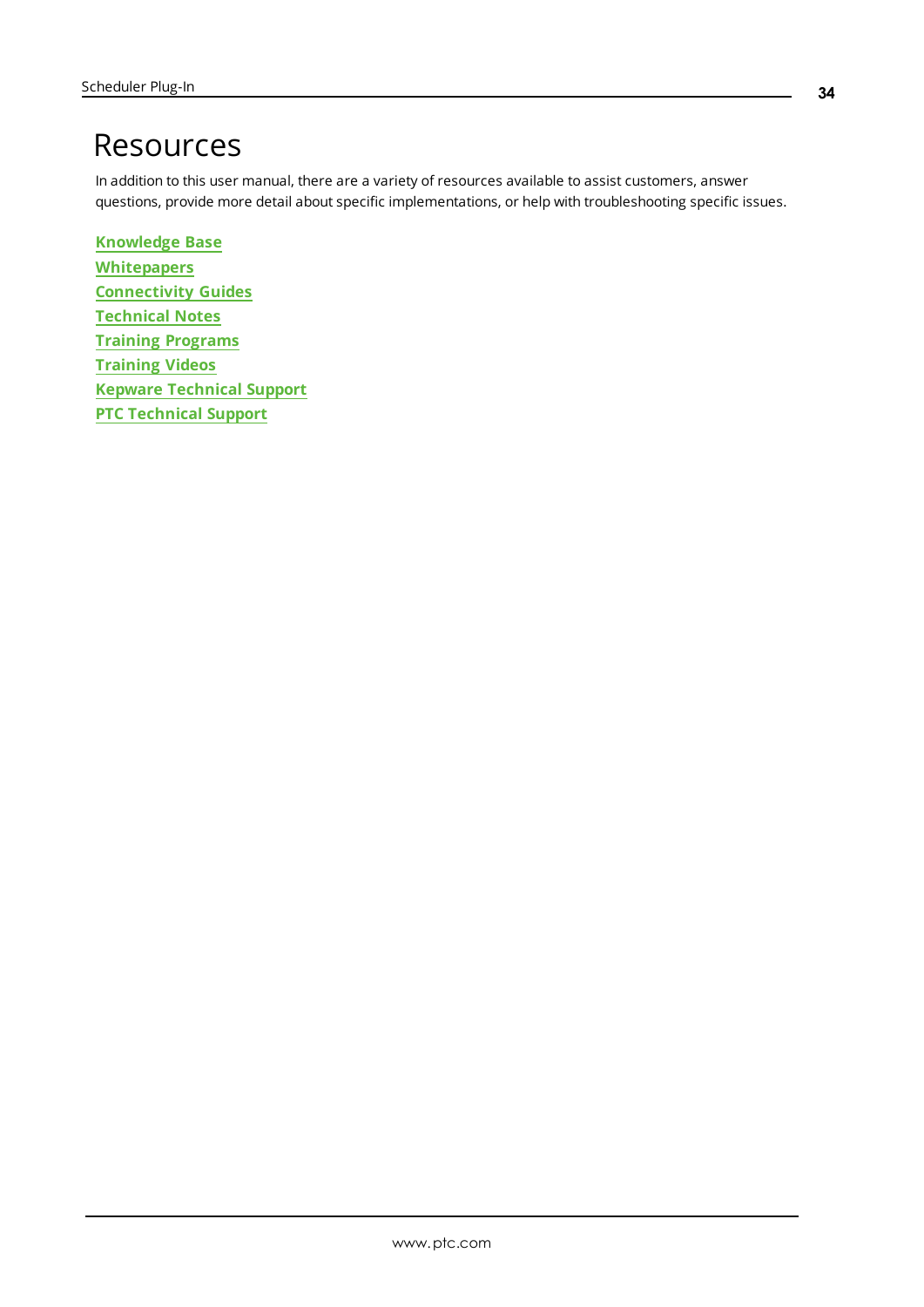## <span id="page-34-0"></span>Index

### **A**

Adding Devices [15](#page-14-0)

### **B**

Browsing for Tags [12](#page-11-0) Button Bar [5](#page-4-1)

### **C**

CSV import did not load any tags. [25](#page-24-1) CSV import failed - invalid or missing CSV file header. [26](#page-25-0) CSV import for item <record> failed. [26](#page-25-1) CSV Import/Export [22](#page-21-0) CSV Import/Export with the Add Devices Wizard [22](#page-21-1)

### **D**

Daylight Saving Time [9](#page-8-1) Defining and Editing Tags [11](#page-10-0) Demand poll for device <device name> in schedule <schedule name> ended. [26](#page-25-2) Demand poll for device <device name> in schedule <schedule name> failed. [27](#page-26-0) Demand poll for device <device name> in schedule <schedule name> ignored because one is already polling. [27](#page-26-1) Demand poll for device <device name> in schedule <schedule name> started. [27](#page-26-2) Detail View [6](#page-5-0) Device <device name> in schedule <schedule name> has been <enabled|disabled>. [27](#page-26-3) Device <device name> is being <placed in|taken out of> 'Do not scan, demand poll only' mode by the Scheduler. [28](#page-27-0)

Device Properties [17](#page-16-0)

### **E**

Enabled | Disabled override for <device name> in schedule <schedule name>. [28](#page-27-1) Error adding item <tag name>. System and internal tags cannot be scheduled. [28](#page-27-2)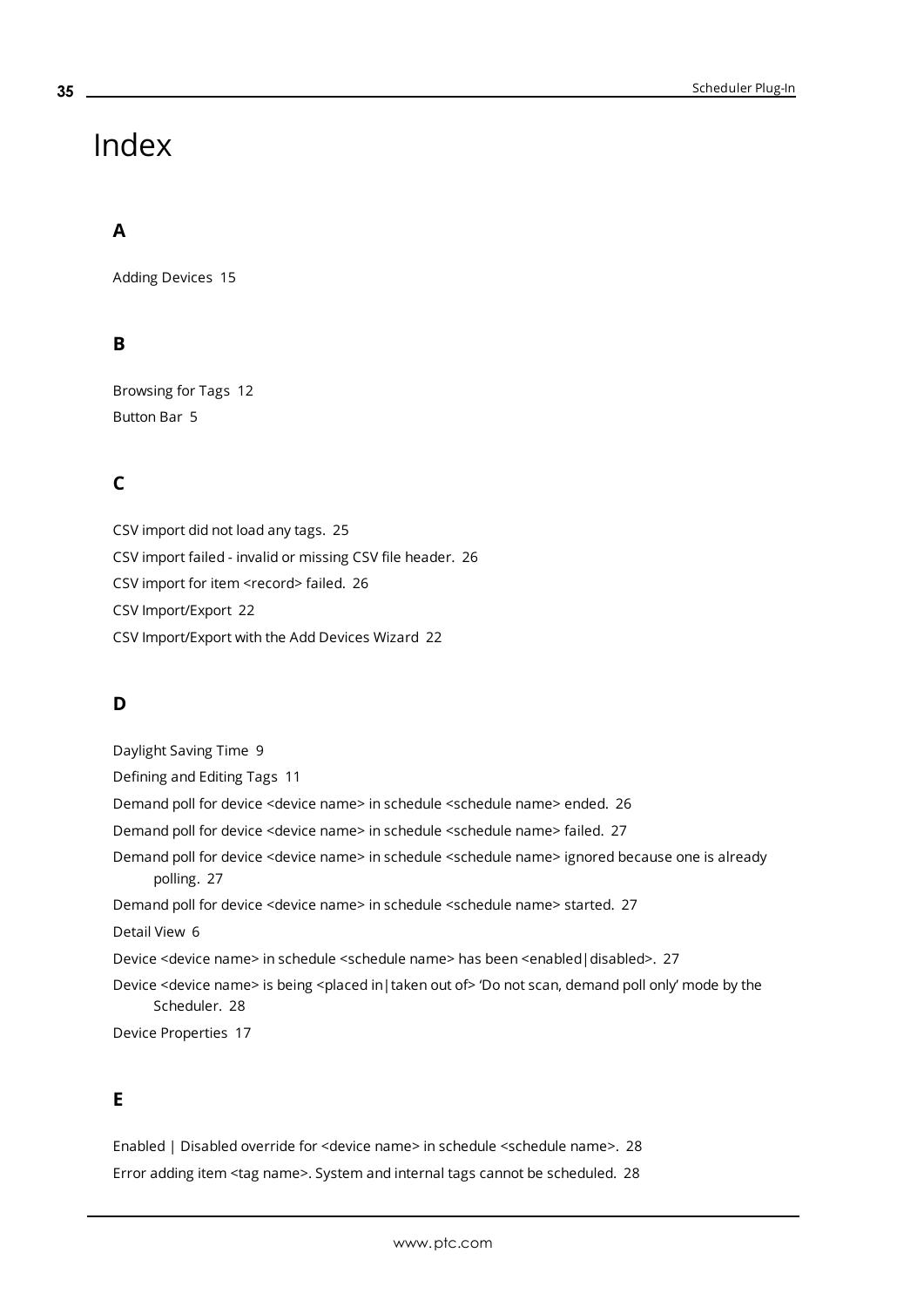Error adding item <tag name>. This is not a valid static or dynamic tag. [29](#page-28-0) Error adding item <tag name>. This item already exists in schedule <schedule name>. [29](#page-28-1) Event Log Messages [25](#page-24-0) Event Log View [7](#page-6-2) Event Playback and Scheduler [20](#page-19-2) Exception / Recurrence Group - General Properties [7](#page-6-1) Exception General Properties [9](#page-8-0)

### **F**

Failed to initiate read for <tag name>. A read will be attempted at the start of each scheduled poll. [29](#page-28-2) Failed to load XML. Exception start and end times must be different. [30](#page-29-0) Failed to register <tag name>. Registration will be attempted at the start of each scheduled poll. [30](#page-29-1) Failed to start <device name>, all devices are either in override mode or disabled. [30](#page-29-2) Failed to write <priority> to <schedule name> because schedule priority must be between 1 and <priority>, the number of configured schedules. [31](#page-30-0)

### **H**

Help Contents [4](#page-3-0)

#### **I**

Initial Updates for OPC Clients [24](#page-23-0)

### **M**

Media-Level Redundancy and Scheduler [20](#page-19-1)

### **N**

Next recurrence for <schedule name> will occur at <time> local time. [31](#page-30-1)

### **O**

OPC DA server [24](#page-23-1) Overview [4](#page-3-1)